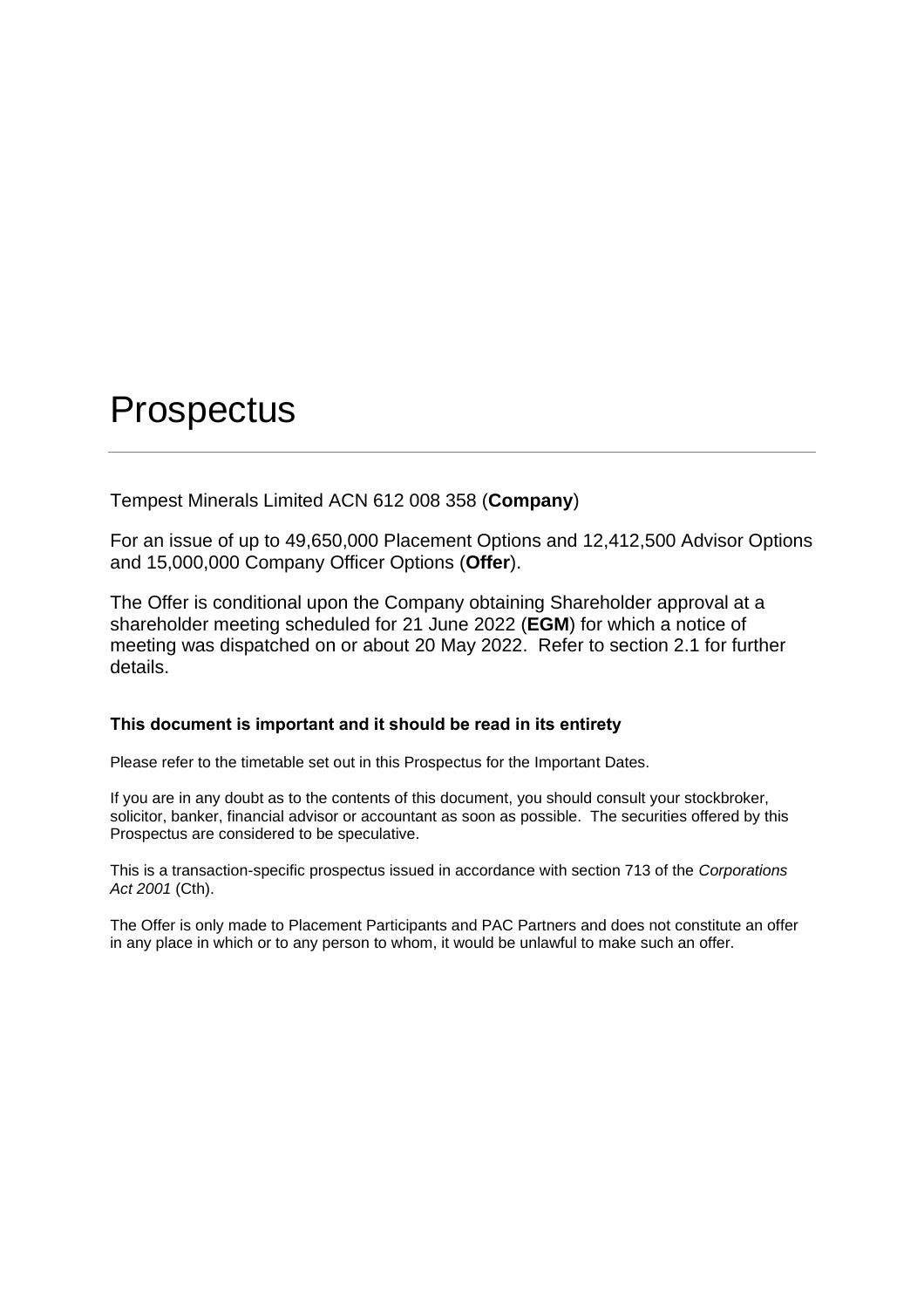# **Important information**

# **Offer statistics**

| <b>Issue Price</b>                                                | Nil                         |
|-------------------------------------------------------------------|-----------------------------|
| <b>Exercise Price</b>                                             | \$0.14                      |
| Number of Placement Options to be issued under<br>the Offer       | 49,650,000                  |
| Number of Advisor Options to be issued under the<br><b>Offer</b>  | 12.412.500                  |
| Number of Company Officer Options to be issued<br>under the Offer | 15.000.000                  |
| Total New Options to be issued under the Offer                    | 77,062,500                  |
| <b>Expiry Date of the Placement Options</b>                       | 2 years from the Issue Date |
| <b>Expiry Date of the Advisor Options</b>                         | 2 years from the Issue Date |
| <b>Expiry Date of the Company Officer Options</b>                 | 30 June 2025                |

## **Indicative Timetable**

| <b>Lodgement of Prospectus with ASIC</b> | 21 June 2022              |
|------------------------------------------|---------------------------|
| <b>Lodgement of Prospectus with ASX</b>  | <sup>1</sup> 21 June 2022 |
| EGM                                      | 21 June 2022              |
| <b>Issue Date</b>                        | 24 June 2022              |

All dates may change without prior notice and accordingly are indicative only. The Company reserves the right to amend this indicative timetable subject to the Corporations Act and the ASX Listing Rules.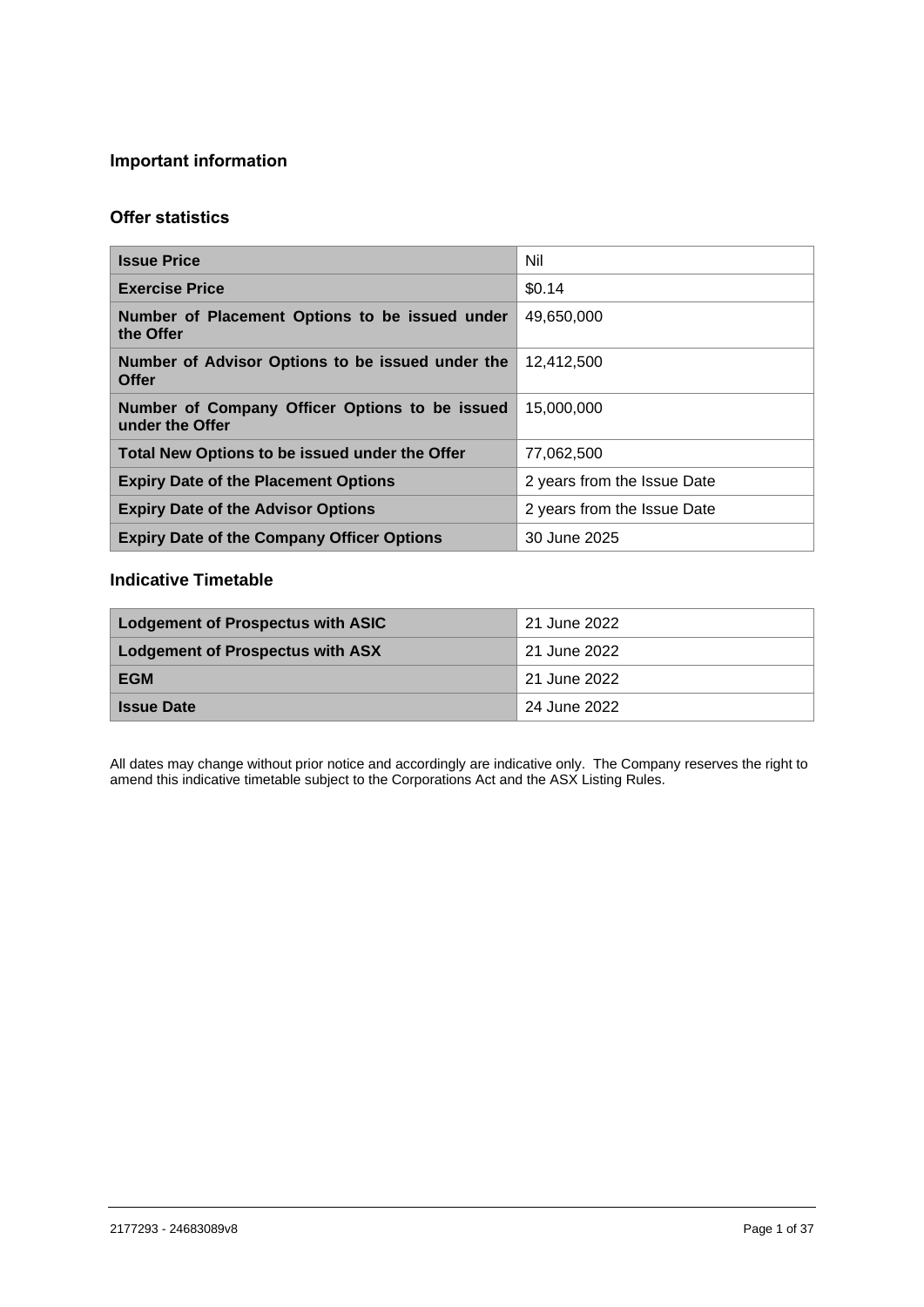## **Important notice**

This Prospectus is dated 21 June 2022 and was lodged with the ASIC on the same date. Neither the ASIC nor the ASX takes any responsibility as to the contents of this Prospectus. No Options will be issued on the basis of this Prospectus any later than 13 months after the date of issue of this Prospectus.

The Company reserves the right to close the Offer before that date without prior notice to you.

The Offer is only available to those sophisticated and professional investors who subscribed for and were issued Shares under the Placement and PAC Partners, as lead manager to the Placement.

This Prospectus is a transaction specific prospectus for an offer of listed Options to acquire continuously quoted securities (as defined in the Corporations Act) and has been prepared in accordance with section 713 of the Corporations Act. The Prospectus is intended to be read in conjunction with the publicly available information in relation to the Company which has been notified to ASX and does not include all information that would be included in a prospectus for an Initial Public Offering.

No person is authorised to give any information or to make any representation in connection with the Offer described in this document which is not contained in this document. Any information or representation not so contained may not be relied on as having been authorised by the Company in connection with the Offer.

## **Foreign shareholders**

This document does not constitute an offer of Options in any jurisdiction in which it would be unlawful. Options may not be offered or sold in any country outside Australia except to the extent permitted below.

The Company has not made any investigation as to the regulatory requirements that may prevail in the countries, outside of Australia and New Zealand in which the Company's Shareholders may reside. It is the responsibility of overseas New Optionholders

to ensure compliance with all laws of any country relevant to their holding. The Offer is only made to Placement Participants and PAC Partners and does not constitute an offer in any place in which or to any person to whom, it would be unlawful to make such an offer.

The distribution of this Prospectus in jurisdictions outside Australia and New Zealand may be restricted by law and persons who come into possession of this Prospectus should seek advice on and observe those restrictions. Any failure to comply with restrictions might constitute a violation of applicable securities laws.

In particular this Offer is not made in the United States or to persons (including nominees or custodians) acting for the account or benefit of a person in the United States, or to any person who is ineligible under applicable securities laws in any country to receive an offer under the Prospectus without any requirement for a prospectus to be lodged or registered.

See Section [2.11](#page-9-0) for further information.

## **New Zealand**

The Offer is not made to the public within New Zealand other than to existing shareholders of the Company with registered addresses in New Zealand to whom the offer of these securities is being made in reliance on the *Financial Markets Conduct Act 2013 (New Zealand) (FMC Act), the Financial Markets Conduct Regulations of New Zealand, and the Financial Markets Conduct (Incidental Offers) Exemption Notice 2021 (New Zealand).* This document has not been registered, filed with or approved by any New Zealand regulatory authority under the *FMC Act*. This document is not an investment statement or prospectus under New Zealand law and is not required to, and may not, contain all the information that an investment statement or prospectus under New Zealand law is required to contain.

## **European Union (Germany and Holland)**

The Offer is not being made to the public in any Member State of the European Economic Area (**EEA**) (each a **Member State**). The distribution of this document and the Offer is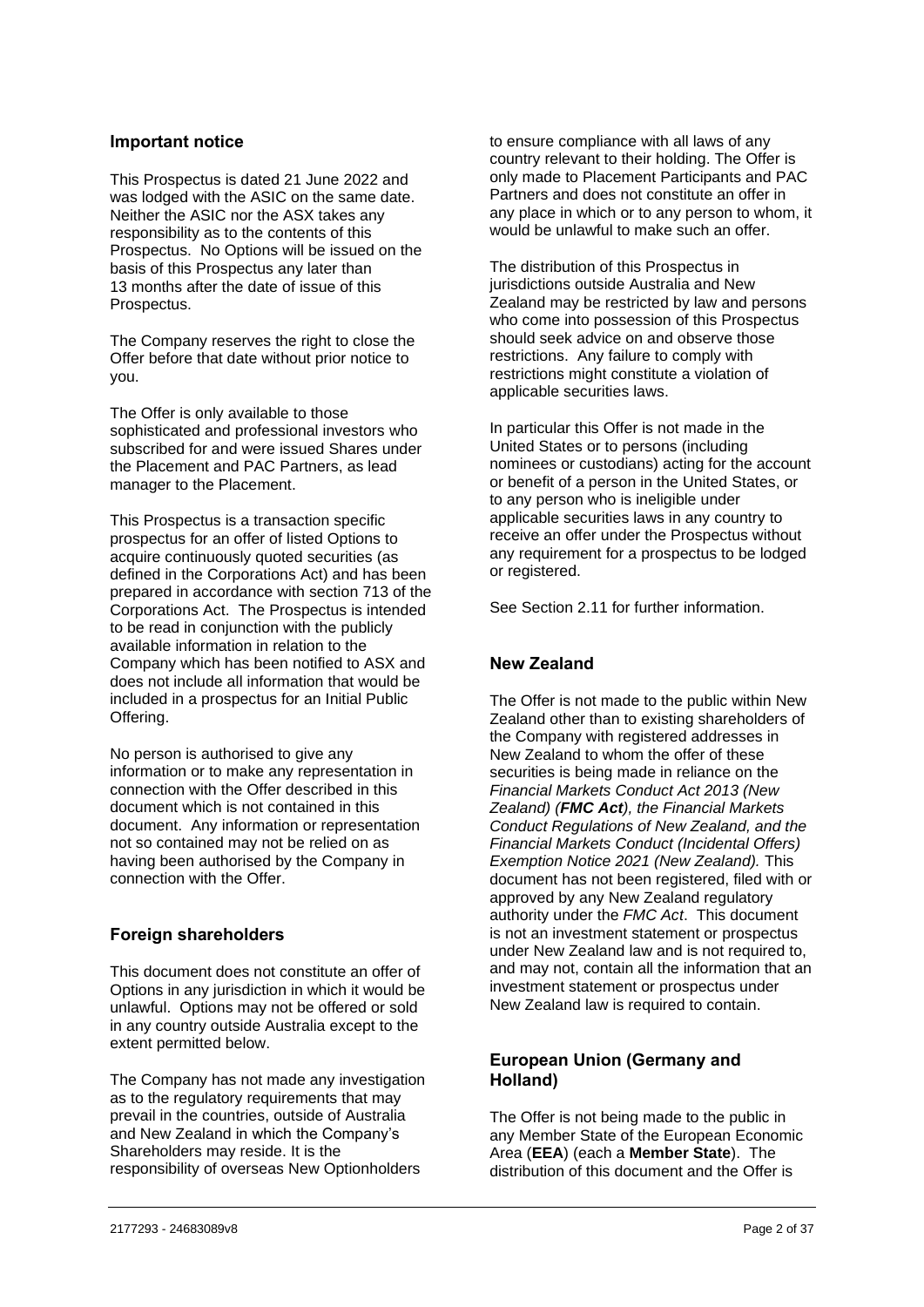restricted to the persons to whom it is addressed and should be treated as private and confidential. No persons other than the person to whom this document is addressed may treat it as constituting an invitation to him/her/it to participate in the Offer. Accordingly, there is no requirement to publish a prospectus in relation to the Offer and no prospectus has been or will be approved by the competent authority in that Member State, or otherwise in accordance with Regulation 2017/129/EU (**Prospectus Regulation**). The total consideration payable for the Offer in the EEA is less than EUR 8,000,000. Accordingly, the Offer does not require the Company or any other person to publish a prospectus pursuant to Article 21 of the Prospectus Regulation or supplement a prospectus pursuant to Article 23 of the Prospectus Regulation.

## **Transaction Specific Prospectus**

This Prospectus is a transaction specific prospectus for an offer of options to acquire continuously quoted securities (as defined in the Corporations Act) and has been prepared in accordance with section 713 of the Corporations Act. It does not contain the same level of disclosure as an initial public offering prospectus. In making representations in this Prospectus regard has been had to the fact that the Company is a disclosing entity for the purposes of the Corporations Act and certain matters may reasonably be expected to be known to investors and professional advisers whom potential investors may consult.

## **Enquiries**

If you are a Placement Participant and have any questions in relation to the Offer, please contact your stockbroker or professional adviser. If you have questions in relation to the Shares upon which your Entitlement has been calculated, or apply for additional securities please call the Share Registry on:

- 1300 288 664 for callers within Australia; or
- +61 2 9698 5414 for overseas callers.

## **Forward looking statements**

Some of the information contained in this Prospectus constitutes forward-looking

statements that are subject to various risks and uncertainties. Forward-looking statements include those containing such words as 'anticipate', 'estimate', 'should', 'will', 'expects', 'plans' or similar expressions. These statements discuss future objectives or expectations concerning results of operations or financial conditions or provide other forwardlooking information. The Company's actual results, performance or achievements could be significantly different from the results or objectives expressed in, or implied by, those forward-looking statements. This Prospectus details some important factors that could cause the Company's actual results to differ from the forward-looking statements made in this Prospectus.

## **Warning**

No person named in this Prospectus, nor any other person, guarantees the performance of the Company, the repayment of capital or the payment of a return on the New Options. The information in this Prospectus does not constitute a securities recommendation or financial product advice. In preparing this Prospectus, the Company has not taken into account the investment objectives, financial situation or particular needs of any particular person.

## **Exposure Period**

No exposure period applies to the Offers.

## **No representations**

No person is authorised to give any information or to make any representation in connection with the Offers which is not contained in this Prospectus. Any information or representation in connection with the Offers not contained in this Prospectus may not be relied on as having been authorised by the Company or its officers. This Prospectus does not provide investment advice or advice on the taxation consequences of accepting the Offer. The Offer and the information in this Prospectus, do not take into account your investment objectives, financial situation and particular needs (including financial and tax issues) as an investor.

## **Time**

All references to time in this Prospectus are references to AEDT, unless otherwise stated.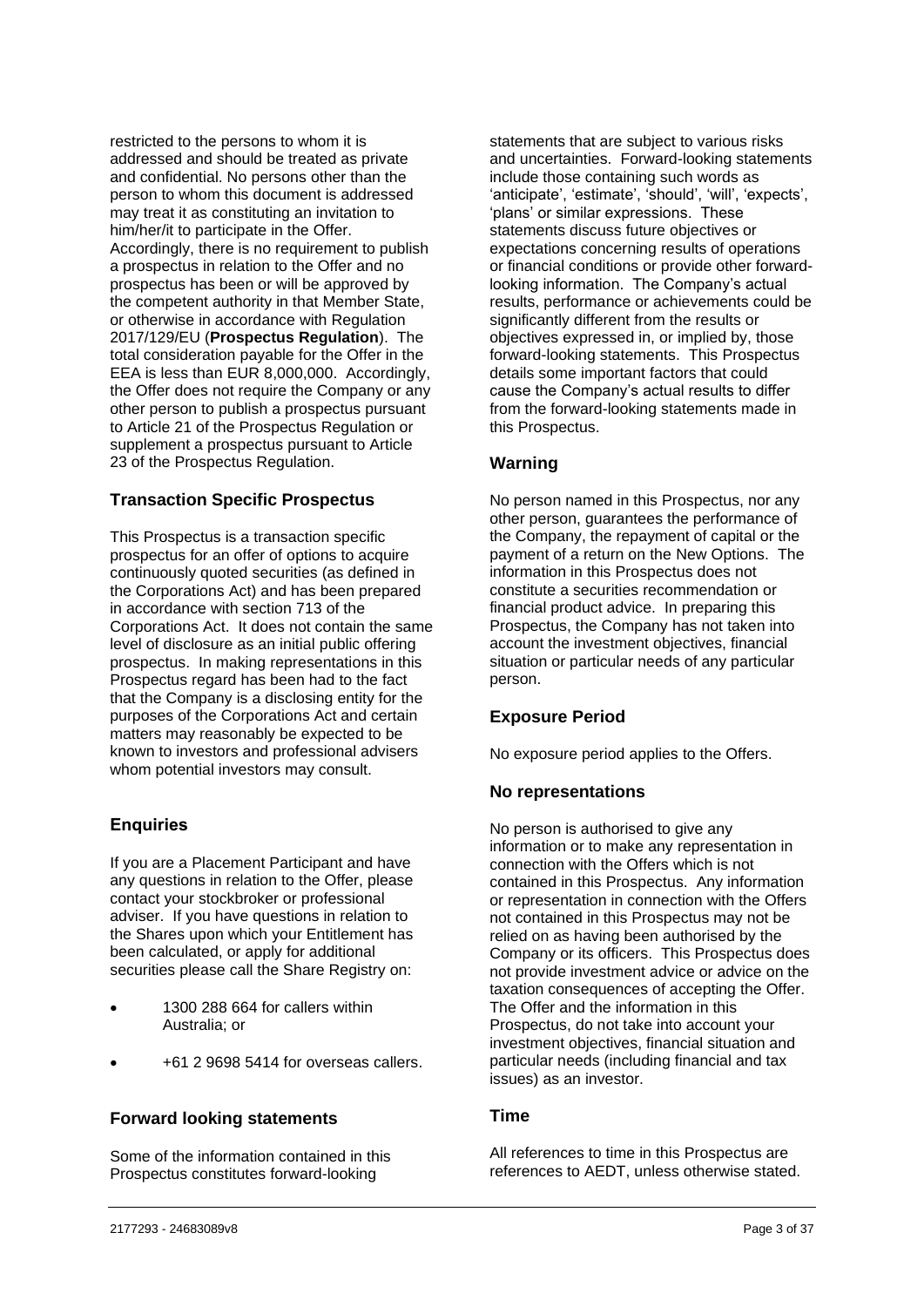# **Definitions and Glossary**

A number of terms and abbreviations used in this Prospectus have defined meanings, which are explained in the definitions and glossary in section [7.](#page-34-0)

# **Currency**

Money as expressed in this Prospectus is in Australian dollars unless otherwise indicated.

## **Rounding**

Any discrepancies between totals and sums and components in tables contained in this Prospectus are due to rounding.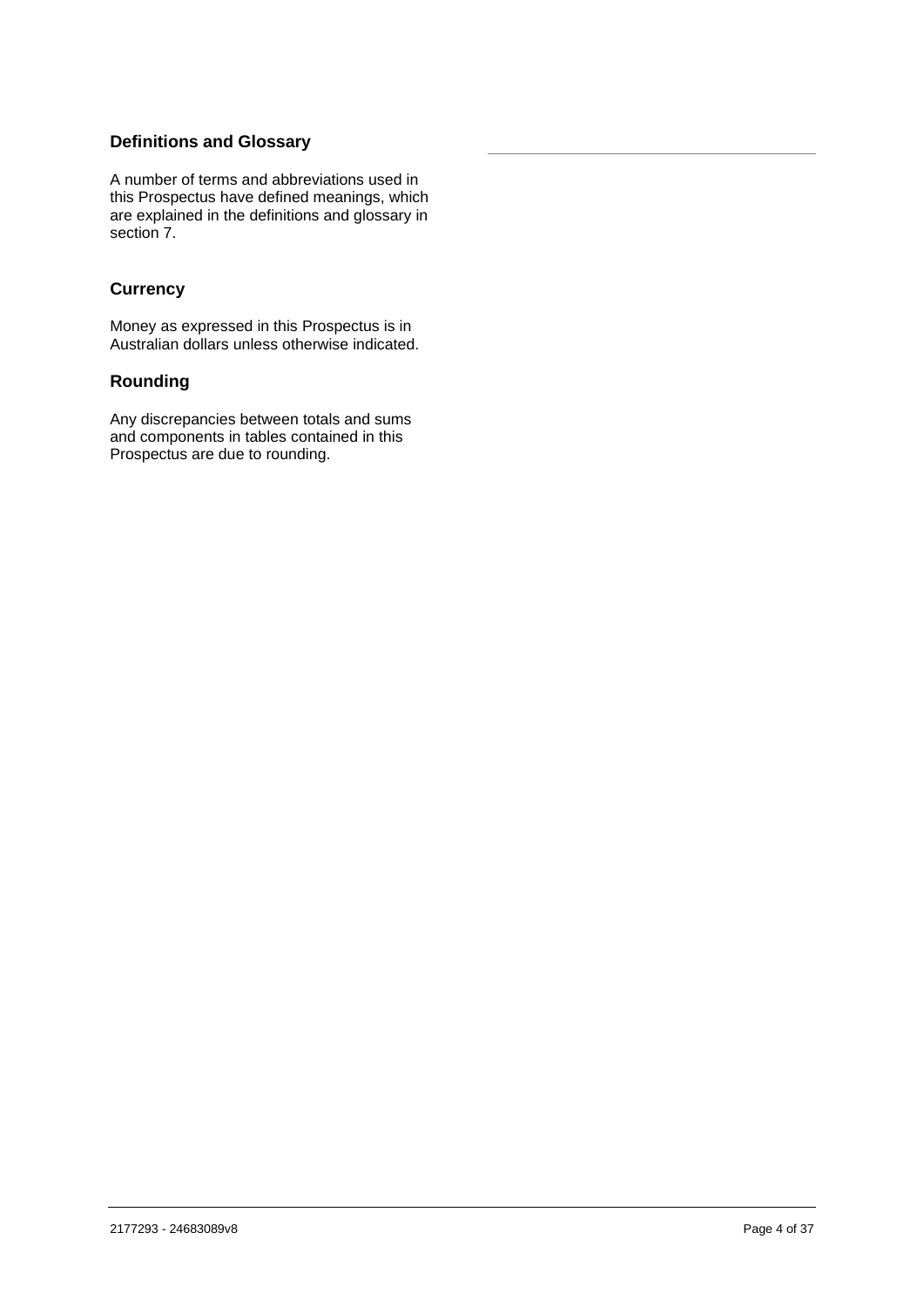# **Table of Contents**

| 3. |  |
|----|--|
| 4. |  |
| 5. |  |
| 6. |  |
|    |  |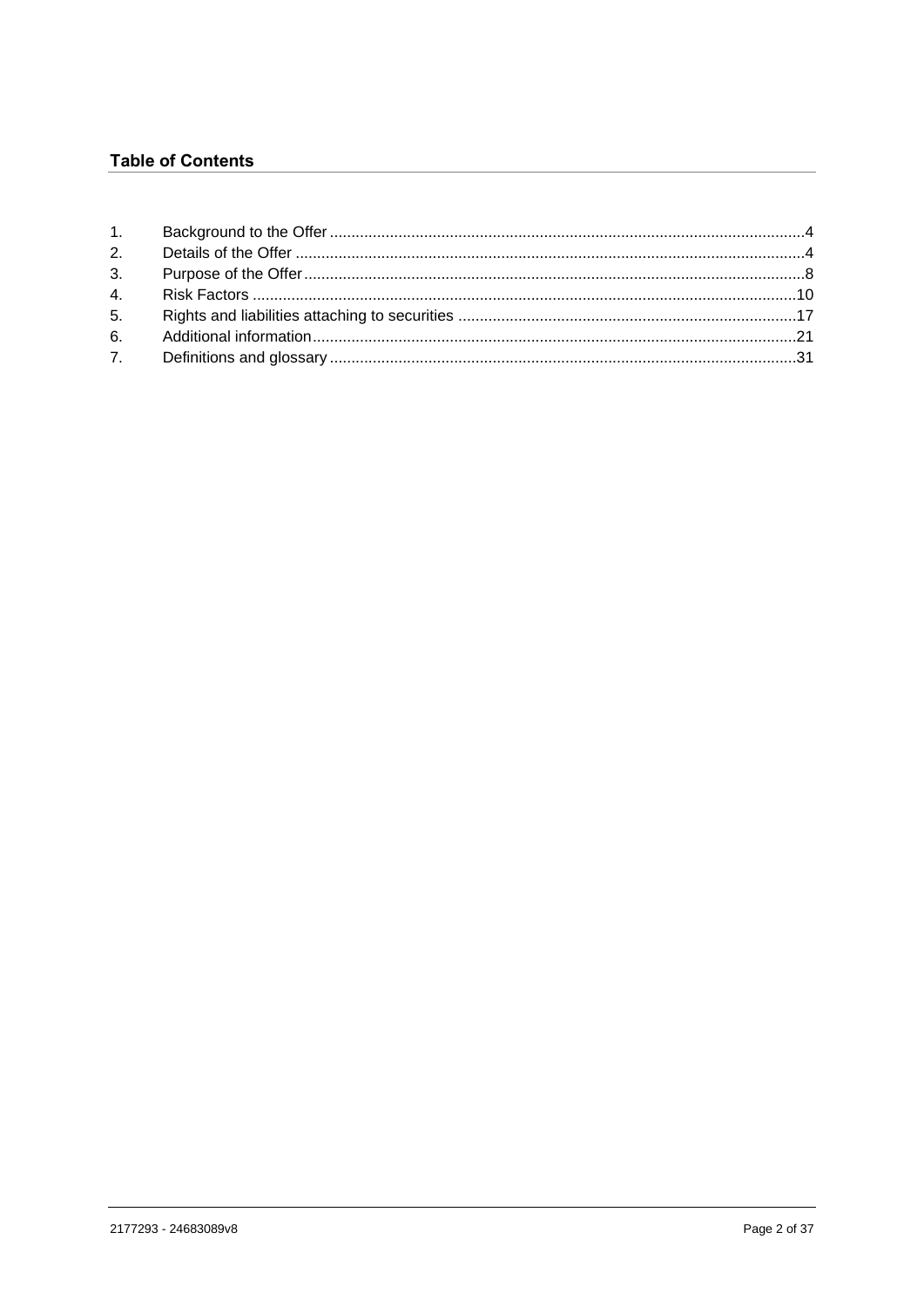## **Chairman's letter**

21 June 2022

Dear Shareholders,

It is my pleasure to introduce this Prospectus and we thank you for your continued support of the Company.

As announced on 19 April 2022 and 27 April 2022, the Company recently completed a placement to certain professional and sophisticated investors, under which it issued 99.3 million Shares at an issue price of \$0.085 to raise \$8,440,500 (before costs) (**Placement**).

The Directors agreed to issue Options to those parties who participated in the Placement, on the basis of one (1) Option for every **t**wo (2) Shares issued under the Placement (**Placement Options**), subject to shareholder approval. No consideration will be payable for these Placement Options.

PAC Partners Securities Pty Ltd (**PAC Partners**) acted as lead manager to the Placement. The Company has agreed to pay a 6% selling fee on the Placement and will issue 12.4125 million Options to PAC Partners in consideration for its role as lead manager (**Advisor Options**).

The Company will also issue Options to the Company Officers (**Company Officer Options**).

Accordingly, under this Prospectus, the Company will offer and issue:

- **1.** 49.65 million Placement Options to those professional and sophisticated investors who participated in the Placement on the basis of one Option for every two Placement Shares allotted, exercisable at \$0.14 and expiring two years from the date of issue;
- **2.** 12.4125 million Advisor Options to PAC Partners in connection with its role as lead manager to the Placement, on the basis of one Option for every eight Shares issued under the Placement, exercisable at \$0.14 and expiring two years from the date of issue; and
- **3.** 15 million Company Officer Options to the Company Officers, exercisable at \$0.14 each expiring on 30 June 2025.

Please refer to the timetable for the important dates relating to the Offer.

Yours sincerely,

Brian Moller Chairman Tempest Minerals Limited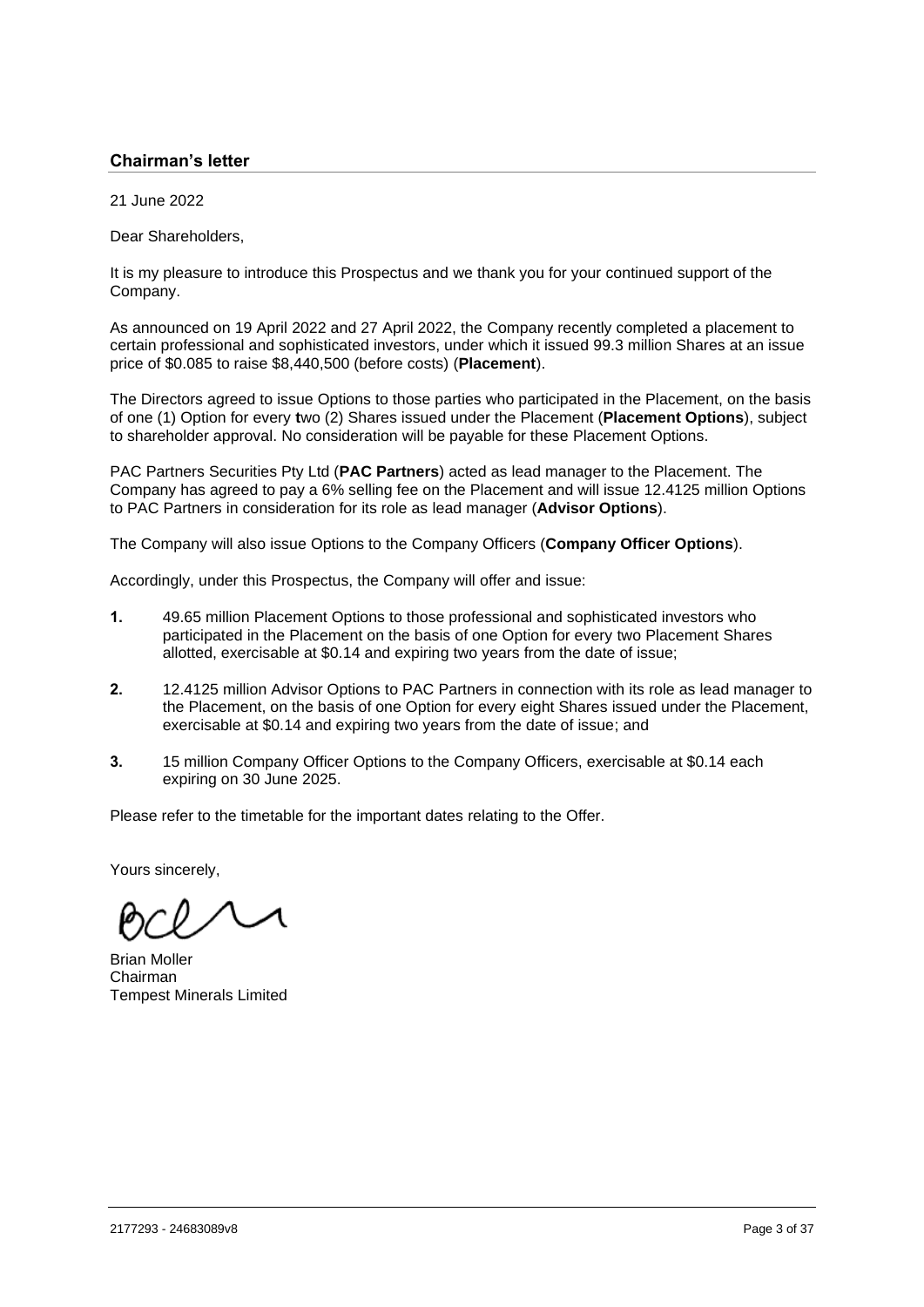## <span id="page-7-1"></span>**1. Background to the Offer**

The information set out in this section is not intended to be comprehensive and should be read in conjunction with the full text of this Prospectus.

## **1.1 Placement Options**

On 19 April 2022, the Company announced it had secured commitments to raise approximately \$8.44 million (before costs) by way of the issue of approximately 99.3 million fully paid ordinary shares (**Placement Shares**) to certain professional and sophisticated investors at an issue price of \$0.085 per Share (the **Placement**).

On 27 April 2022, the Company issued the Placement Shares under the Company's annual placement capacity pursuant to ASX Listing Rule 7.1 and additional placement capacity pursuant to ASX Listing Rule 7.1A.

Investors who participated in the Placement (**Placement Participants**) were entitled to one attaching option for every two Placement Shares subscribed for and issued in the Placement (**Placement Options**).

The Placement Options are being offered to the Placement Participants under this Prospectus. The details of the Offer and the terms attaching to the Placement Options are set out below.

## **1.2 Advisor Options**

For undertaking the role of lead manager in relation to the Placement, PAC Partners is entitled to receive one (1) Option for every eight (8) Shares issued under the Placement (**Advisor Options**).

The Advisor Options are being offered to PAC Partners under this Prospectus. The details of the Offer and the terms attaching to the Advisor Options are set out below.

## **1.3 Company Officer Options**

As compensation for their respective roles overseeing the operation and management of the Company, the Company Officers are being offered the Company Officer Options under this Prospectus. The details of the Offer and the terms attaching to the Company Officer Options are set out below.

## <span id="page-7-2"></span>**2. Details of the Offer**

The information set out in this section is not intended to be comprehensive and should be read in conjunction with the full text of this Prospectus.

## <span id="page-7-0"></span>**2.1 Offer of New Options**

Each of the Placement Options, Advisor Options and Company Officer Options (together, the **New Options**) have an exercise price of \$0.14.

The Placement Options and the Advisor Options have an expiry date of 2 years from the Issue Date, and the Company Officer Options expire on 30 June 2025.

The Offer is conditional on the Company obtaining Shareholder approval for the issue of the New Options to the relevant recipients under ASX Listing Rule 7.1, Listing Rule 10.11 and Part 2E of the Corporations Act, and the Company will seek to obtain this approval at the upcoming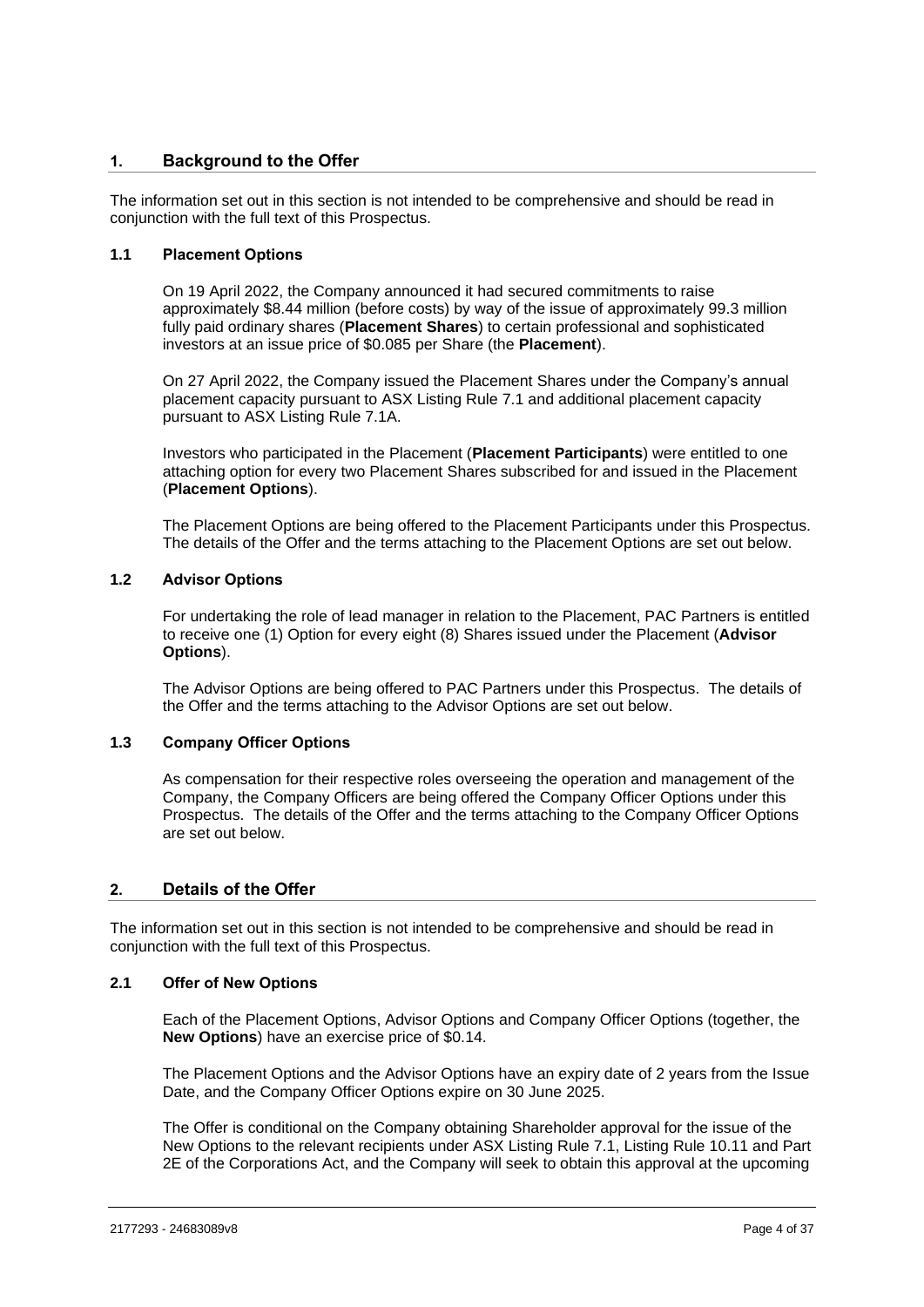Extraordinary General Meeting scheduled for Tuesday, 21 June 2022 (**EGM**). If Shareholder approval is not obtained, the New Options will not be issued.

The maximum number of New Options that will be issued pursuant to the Offer under this Prospectus is 77,062,500 (subject to Shareholder approval). No funds will be raised as a result of the issue of the New Options as they are being issued for nil consideration.

The New Options offered under this Prospectus will be issued on the terms and conditions set out in section [5.1.](#page-20-1) If all New Options are exercised (including the Advisor Options), the Company will receive approximately \$10,788,750.

All Shares issued on exercise of the New Options will rank equally with the Shares on issue as at the date of this Prospectus.

The Company intends to quote the Placement Options and the Advisor Options, subject to meeting ASX's minimum listing requirements.

#### **2.2 Applications**

The Offer is only made to the Placement Participants, PAC Partners and the Company Officers (**New Optionholders**) and the New Options are to be issued free of any consideration (subject to Shareholder approval). Accordingly, it is not necessary for any persons to make a formal application under this Prospectus for the New Options.

## **2.3 Issue Date**

All New Options will be issued as soon as practicable after the EGM (subject to Shareholder approval).

Holding statements for the New Options issued under this Prospectus will be mailed as soon as practicable after their issue.

## **2.4 Quoted Options**

The Company will be making an application to the ASX for the Placement Options and the Advisor Options to be quoted on the ASX. If approval is obtained, the Placement Options and the Advisor Options will be quoted and will be tradeable and saleable via the ASX.

The Company does not intend to apply for the Company Officer Options to be quoted on the ASX.

#### **2.5 Rights attaching to New Options**

On exercise of a New Option, you will be issued a Share in the Company **(Resulting Shares)**. Detailed provisions relating to the rights attaching to Resulting Shares are set out in the Company's Constitution and the Corporations Act. The Company's Constitution is taken to be included in this Prospectus by operation of section 712 of the Corporations Act. Any person may request a copy of the Company's Constitution (or part thereof), which will be provided free of charge.

See section [5.1](#page-20-1) for the rights attaching to the New Options and to the Resulting Shares.

## **2.6 Use of funds from the Offer**

No funds will initially be raised by the Offer, as the New Options will be issued free of any consideration.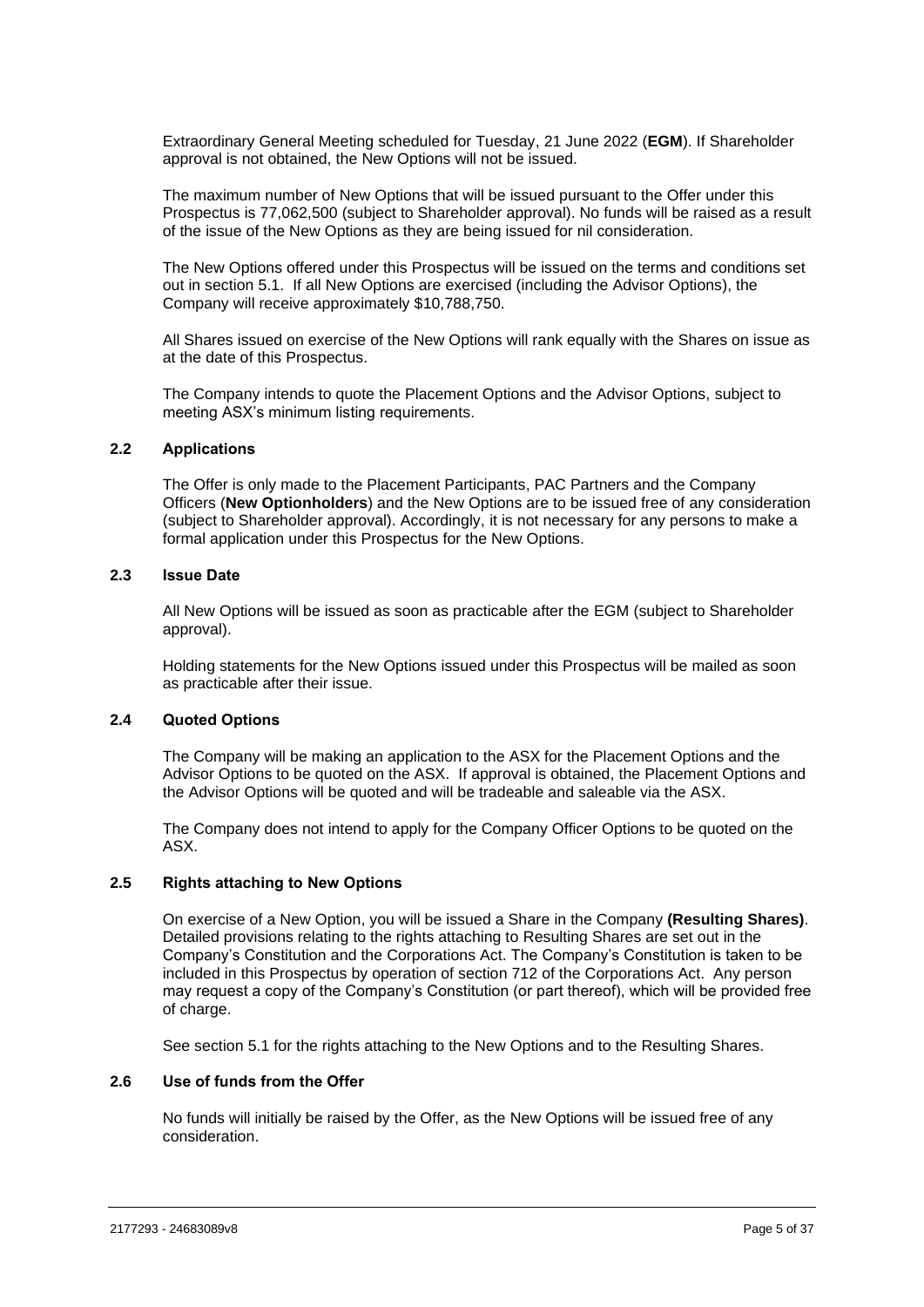## **2.7 Fees and Commissions**

The Offer is not underwritten by any licensed securities dealer, or other person. As the Offer consists of an issue of options to the Placement Participants, PAC Partners and the Company Officers, no assistance to the Offer will be required from member organisations of the ASX or licensed securities dealers. The Directors therefore do not anticipate that any fees or commissions will be paid to any such persons in association with this Offer.

## **2.8 Costs and expenses of the Offer**

The Company estimates the costs of the Offer to be approximately \$64,000, inclusive of ASIC and ASX fees and legal costs.

## **2.9 Summary of Risks**

The business and activities of the Company are subject to normal business risks and uncertainties, and there may be many factors that could affect the future performance of the Company.

Some of these risks and uncertainties may be mitigated by the use of safeguards, appropriate systems and contingencies.

However, some of these inherent risks are outside the control of the Company and, subsequently, the Directors will be unable to mitigate those risks.

Details of the risks relevant to the Company are described in more detail in section [4](#page-13-0) of this **Prospectus** 

#### **2.10 Major Activities and Financial Information**

A summary of the major activities and financial information relating to the Company is outlined in the following documents:

- (a) Quarterly Activities and Cashflow Report for the quarter ended 31 March 2022 announced to ASX on 29 April 2022;
- (b) Half Yearly Report and Accounts for the half-year ended 31 December 2021 announced on ASX on 15 March 2022.
- (c) Quarterly Activities and Cashflow Report for the quarter ended 31 December 2021 announced to ASX on 31 January 2022;
- (d) Quarterly Activities and Cashflow Report for the quarter ended 30 September 2021 announced to ASX on 28 October 2021;
- (e) Annual Financial Report for the year ended 30 June 2021 announced on ASX on 29 September 2021;
- (f) Quarterly Activities and Cashflow Report for the quarter ended 30 June 2021 announced to ASX on 30 July 2021.

## <span id="page-9-0"></span>**2.11 International Offer Restrictions**

The distribution of this Prospectus outside of Australia may be restricted by law. This Prospectus, does not, and is not intended to, constitute an offer of New Options in any jurisdiction in which it would be unlawful.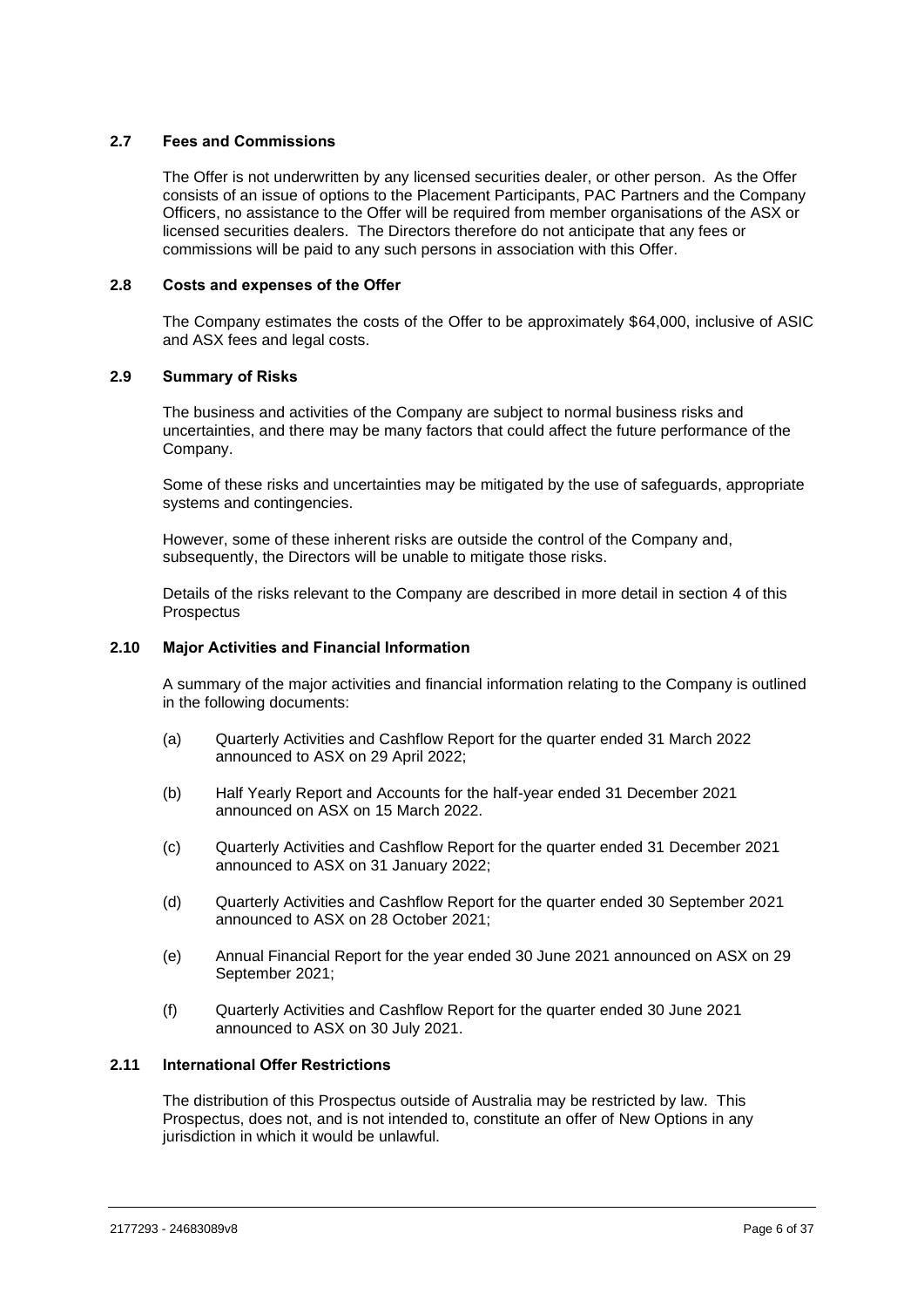In particular, this Prospectus may not be distributed to any person, and the New Options may not be offered or sold, in any country outside Australia or New Zealand.

## **2.12 Notice to Nominees and Custodians**

Nominees and custodians should note that the Offer is available only to investors resident in Australia and New Zealand. The Company is not required to determine whether or not any registered holder is acting as a nominee or the identity or residence of any beneficial owners of securities. If any nominee or custodian is acting on behalf of a foreign person, that holder in dealing with its beneficiary, will need to assess whether indirect participation by the beneficiary in the Offer is compatible with applicable foreign laws.

## **2.13 Electronic prospectus**

An electronic version of this Prospectus is available on the Internet at https://tempestminerals.com/.

While the Company believes that it is extremely unlikely that the electronic version of the Prospectus will be tampered with or altered in any way, the Company cannot give any absolute assurance that it will not be the case. Any investor in doubt concerning the validity or integrity of an electronic copy of the Prospectus should immediately request a paper copy of the Prospectus directly from the Company, the Share Registry or a financial adviser.

## **2.14 Taxation Implications**

The Directors do not consider it appropriate to give New Optionholders advice regarding taxation consequences of being issued the New Options.

To the maximum extent permitted by law, the Company, its officers and each of their respective advisors accept no liability or responsibility with respect to the taxation consequences to New Optionholders. New Optionholders should consult their own professional tax advisor to obtain advice in relation to the taxation laws, regulations and implications applicable to their personal circumstances.

## **2.15 Enquiries**

Any enquiries concerning this Prospectus should be directed to the Company Secretary on 08 9200 0435.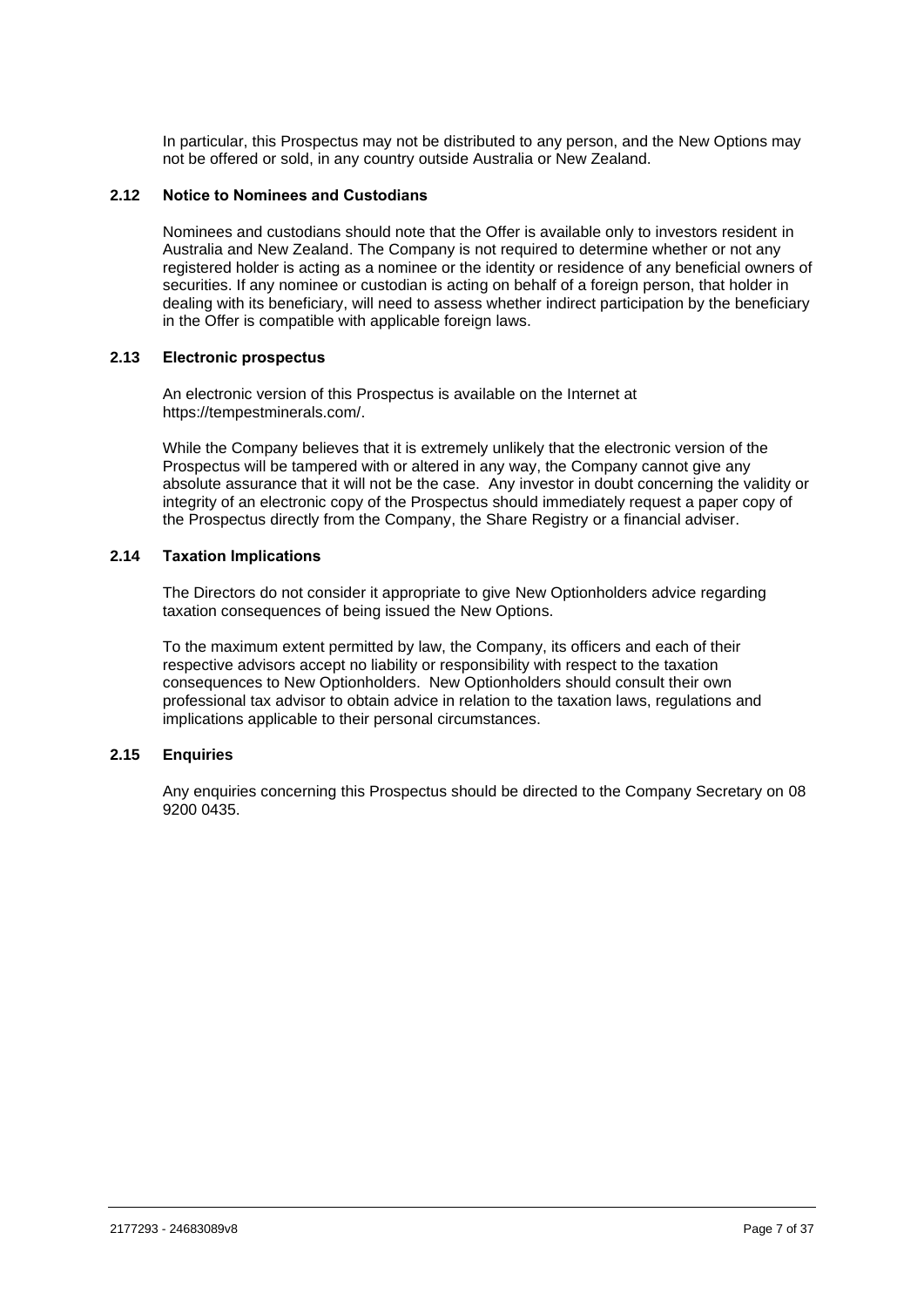## <span id="page-11-0"></span>**3. Purpose of the Offer**

#### <span id="page-11-1"></span>**3.1 Purpose of the Offer**

The primary purpose of this Prospectus is:

- (a) to facilitate the offer to Placement Participants of one (1) Option for every two (2) Shares subscribed for under the Placement;
- (b) to facilitate the offer to PAC Partners of one (1) Option for every eight (8) Shares subscribed for under the Placement;
- (c) to facilitate the offer to the Company Officers as follows:
	- (1) 4,000,000 Options to Mr Don Smith;
	- (2) 3,000,000 Options to Mr Owen Burchell;
	- (3) 3,000,000 Options to Mr Brian Moller;
	- (4) 3,000,000 Options to Mr Andrew Haythorpe; and
	- (5) 2,000,000 Options to Mr Paul Jurman, and
- (d) to ensure that the Resulting Shares may be on-sold without disclosure in accordance with *ASIC Corporations (Sale Offers That Do Not Need Disclosure) Instrument 2016/80*.

The purpose of the Offer is to satisfy the announcements by the Company to offer the New Options to each of the Placement Participants, PAC Partners and the Company Officers on the basis described above. Fractional entitlements will be rounded down to the nearest whole number.

## **3.2 Effect of the Offer**

The main effect of the Offer will be that the Company will have up to 135,533,908 total Options on issue.

No funds will be raised through the issue of the New Options pursuant to this Prospectus, however if the maximum number of New Options were issued and all such New Options were exercised (including the Advisor Options), the Company would receive approximately \$10,688,750 and will have a further 77,062,500 Shares on issue.

Any funds raised upon the exercise of any of the New Options will be used to support ongoing exploration of the Company's highly prospectus Yalgoo, Mount Magnet and YLP project areas in Western Australia and for general working capital purposes.

As announced to the ASX on 19 April 2022 and 27 April 2022, the Company raised \$8.44 million from the Placement pursuant to which these New Options are being offered. The Directors intend to apply these funds to progress the Company's extensive exploration of the Company's highly prospectus Yalgoo, Mount Magnet and YLP project areas in Western Australia (including drilling, geophysics and further analyses) and working capital.

However, in the event that circumstances change, or other better opportunities arise the Directors reserve the right to vary the proposed uses to maximise the benefit to Shareholders.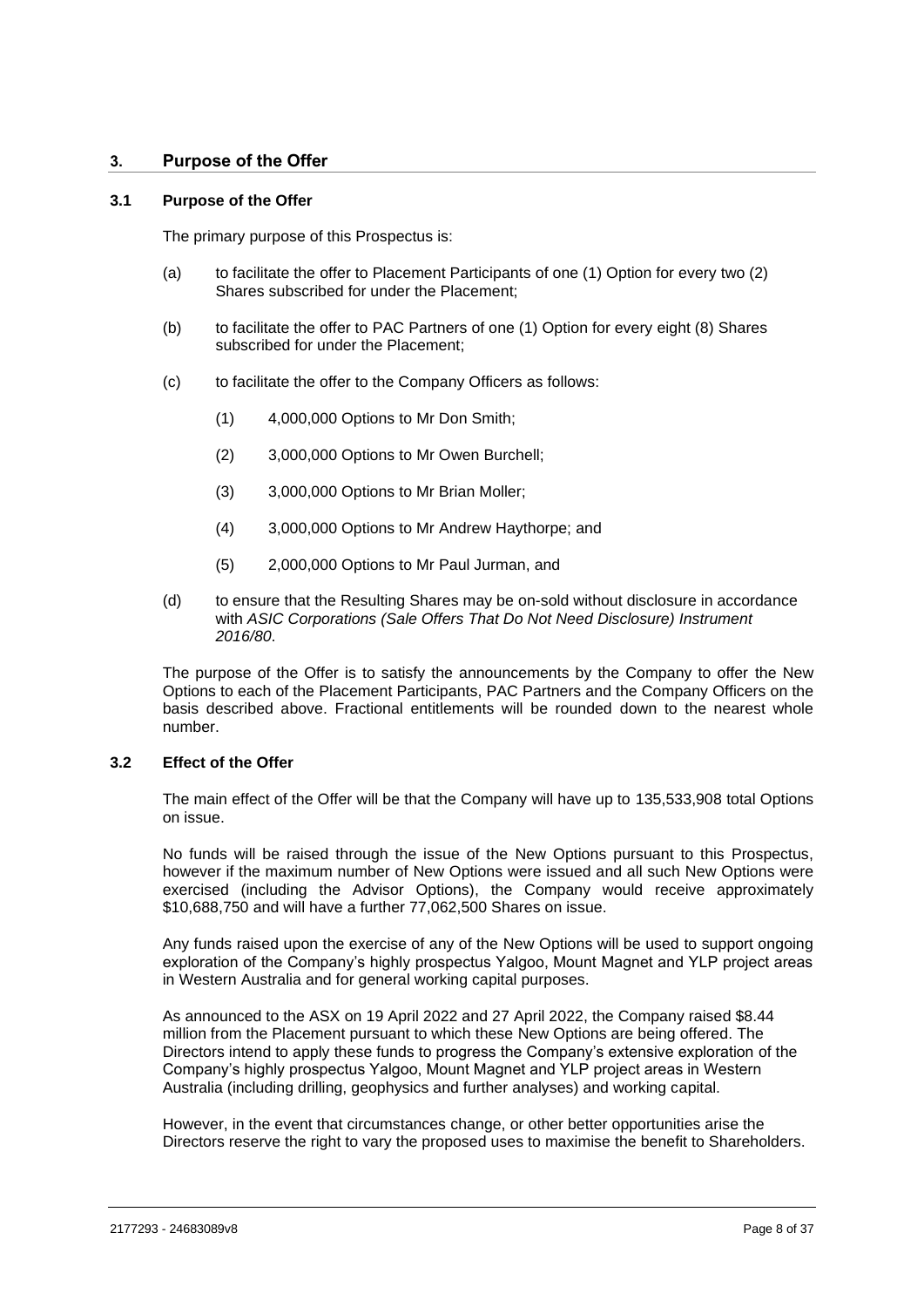## **3.3 Pro-forma balance sheet**

No funds will be raised from the Offer as the New Options are issued for nil consideration. Accordingly, there will be no effect on the Company's balance sheet.

#### **3.4 Effect on Capital Structure**

The effect of the Offer on the capital structure of the Company, assuming that no Existing Options are exercised prior to the date of this Prospectus, is set out below.

(a) *Shares*

The effect on the Company's Shares as a result of the offers made under this Prospectus will be as follows:

|                                           | <b>Number</b> |
|-------------------------------------------|---------------|
| Ordinary Shares on issue before the Offer | 504,766,176   |
| Shares issued under this Prospectus       | Nil           |
| Total after completion of the Offer       | 504,766,176   |

#### (b) *Options*

The effect on the Company's Options as a result of the offers made under this Prospectus will be as follows:

|                                                                                                                                                                                   | <b>Number</b> |
|-----------------------------------------------------------------------------------------------------------------------------------------------------------------------------------|---------------|
| Options currently on issue <sup>1</sup>                                                                                                                                           |               |
| Made up of 18 million unquoted Options exercisable at \$0.04 on or<br>before 30 September 2022, and 40,471,408 listed Options exercisable at<br>\$0.03 on or before 31 March 2023 | 58,471,408    |
| <b>Placement Options</b>                                                                                                                                                          |               |
| Quoted and exercisable at \$0.14 on or before two years from the date of<br>issue                                                                                                 | 49,650,000    |
| <b>Advisor Options</b>                                                                                                                                                            |               |
| Quoted and exercisable at \$0.14 on or before two years from the date of<br>issue                                                                                                 | 12,412,500    |
| <b>Company Officer Options</b>                                                                                                                                                    | 15,000,000    |
| Unquoted and exercisable at \$0.14 on or before 30 June 2025                                                                                                                      |               |
| Total                                                                                                                                                                             | 135,533,908   |

*Notes:*

*1. If any of the Existing Options are exercised prior to the Record Date, additional Shares will be issued and the total Shares on issue set out in subsection (a) above will be updated.* 

## **3.5 Effect on control of the Company**

The offer of new Shares under the Placement (**Share Offer**) was not a pro-rata offer. As such, the voting powers of the Shareholders has been altered since the close of the Share Offer.

Nevertheless, the Company expects that the potential effect of the issue of Shares under the Share Offer on the control of the Company will be minimal.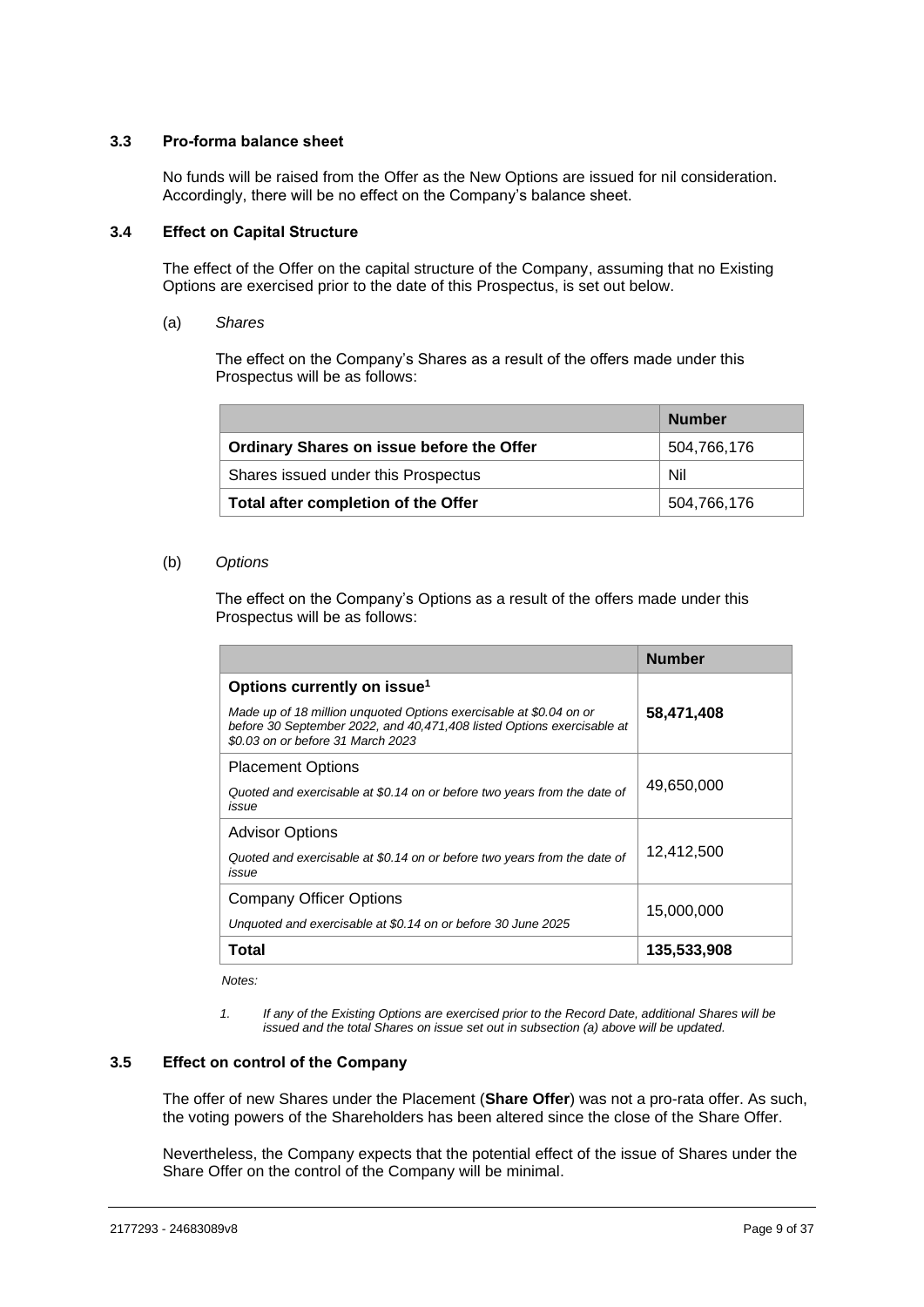New Optionholders should note that if they do not exercise their New Options in the future prior to the Expiry Date, then their shareholdings are likely to be further diluted as compared to their shareholdings and the number of Shares on issue as at the date of this Prospectus.

## <span id="page-13-0"></span>**4. Risk Factors**

#### **4.1 Introduction**

The New Options offered under this Prospectus should be considered speculative because the Company is involved in the Mining Industry. Investors should consider whether the Options comprising the New Options are a suitable investment having regard to their own personal investment objectives and financial circumstances, and the risk factors set out below.

There are factors, both specific to the Company and of a general nature, which may affect the future operating and financial performance of the Company. Some of these factors can be mitigated by appropriate commercial action. However, many are outside the control of the Company, are dependent on the policies adopted and approaches taken by regulatory authorities or cannot otherwise be mitigated.

There can be no guarantee that the Company will achieve its stated objectives or that any forward-looking statements will eventuate. The New Options offered under this Prospectus carry no guarantee of profitability, dividends, return of capital or the price at which they may be sold in the future (if at all). An investment in a business with limited operating history, such as TEM, is considered speculative and an investor could lose most or all of any investment. There are also general risks associated with any investment in shares.

More specifically, the risks are that:

- (a) the price at which the New Optionholder is able to sell the Resulting Shares is less than the price paid upon exercise of the New Option due to changes in market circumstances;
- (b) the New Optionholder is unable to sell the Resulting Shares;
- (c) the Company is placed in receivership or liquidation making it reasonably foreseeable that Shareholders could receive none, or only some of their initial investment; and
- (d) the Company fails to generate sufficient profit in order to pay dividends.

In the event of insolvency, the holders of fully paid ordinary shares would not normally be liable to pay money to any person. An exception could occur where a distribution, such as a dividend, has been made to Shareholders in circumstances where the Company was unable at that time to meet the solvency test set out in the *Corporations Act*. In that case, a liquidator may call for a return of such distributions.

Potential investors should therefore carefully consider all associated risks before exercising the New Options offered under this Prospectusher professional advisers before deciding whether to invest.

A number of material risk factors which may adversely affect the Company and the value of the New Options (once exercised) offered under this Prospectus are set out in this section. This is not an exhaustive list and there may be other factors which have an adverse effect on the Company and the value of the New Options (once exercised).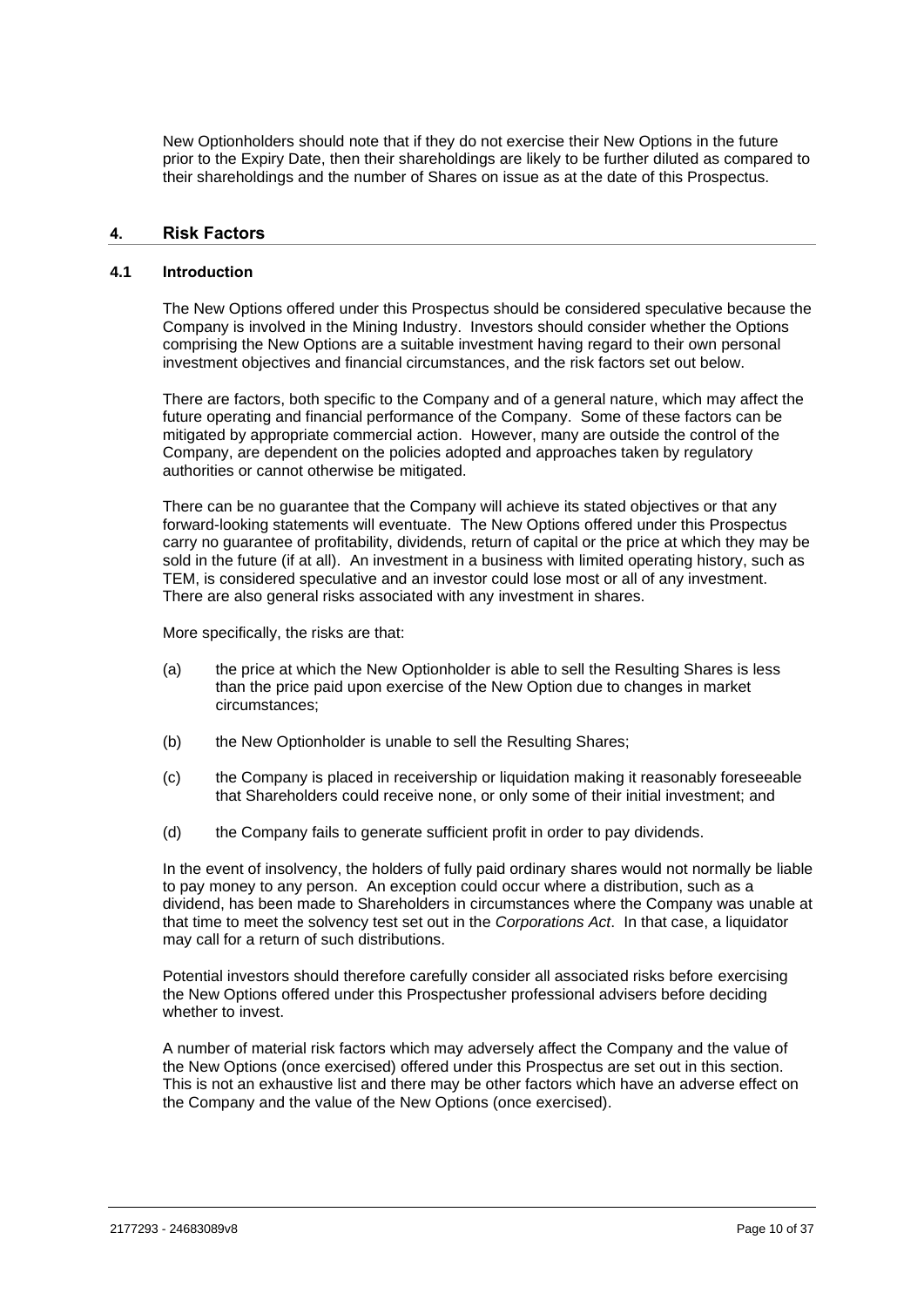## <span id="page-14-0"></span>**4.2 General Risks**

A summary of the major general risks are described below:

(a) Dilution

Shareholders should be aware that to the extent that they do not exercise the New Options offered to them under this Prospectus in full, their interest in the Company may be significantly diluted.

(b) Shareholder Approval

The Company is seeking to obtain shareholder approval at the EGM for:

- (1) the offer and issue of the Placement Options; and
- (2) the offer and issue of the Advisor Options.

No assurance can be given that approval will be obtained in which case, the New Options will not be issued under the Prospectus.

(c) Share Market Risk

The market price of listed securities can be expected to rise and fall in accordance with general market conditions and factors specifically affecting the Australian resources sector and exploration companies in particular. The New Options (once exercised) carry no guarantee in respect of profitability, dividends, return on capital, or the price at which they may trade on the ASX.

There are a number of factors (both national and international) that may affect the share market price and neither the Company nor its Directors have control of those factors.

(d) General Economic Conditions

Changes in the general economic climate in which the Company operates may adversely affect the financial performance of the Company. Factors that may contribute to that economic climate include the general level of economic activity, interest rates, inflation, supply and demand, industrial disruption and other economic factors. The price of commodities will also be of particular relevance to the Company. These factors are beyond the control of the Company and the Company cannot, with any degree of certainty, predict how they will impact on the Company.

(e) Share price fluctuations

The market price of the Company's securities will be subject to varied and often unpredictable influences in the share market. Both domestic and world economic conditions may affect the performance of the Company. Factors such as the level of industrial production, inflation and interest rates impact all commodity prices.

(f) Legislative change

Changes in government regulations and policies may adversely affect the financial performance or the current and proposed operations generally of the Company.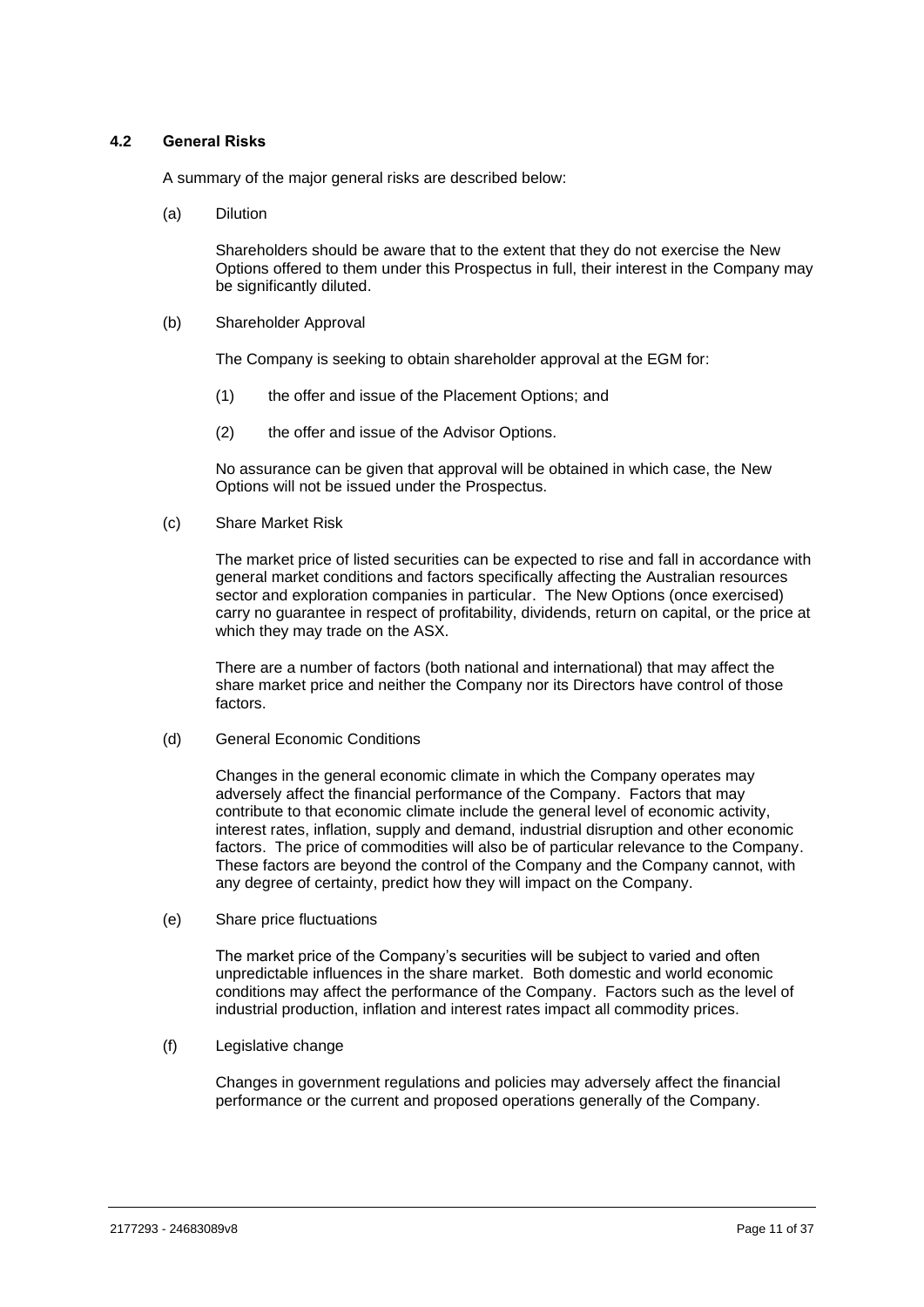#### (g) Unforeseen expenses

While the Company is not aware of any expenses that may need to be incurred that have not been taken into account, if such expenses were subsequently incurred, the expenditure proposals of the Company may be adversely affected.

## (h) Global events

The global economic outlook is highly uncertain due to the current COVID-19 pandemic and the conflict in Ukraine (**Global Events**). These Global Events have had a significant impact on global capital markets, commodity prices and foreign exchange rates since 2020 and are likely to continue to have a significant impact.

Supply chain disruptions resulting from the Global Events and measures implemented by governmental authorities around the world to place economic sanctions on Russia and to limit the transmission of the virus (such as travel bans and quarantining) may, in addition to the general level of economic uncertainty caused by the Global Events, impact the Company's operations or cashflow and may affect the supply of materials and limit the availability of appropriate workers required for the Company to progress the development of its projects.

In addition, should any Company personnel or contractors be infected by COVID-19, it could result in the Company's operations being suspended or otherwise disrupted for an unknown period of time, which may have an adverse impact on the Company's operations as well as an adverse impact on the financial condition of the Company.

## **4.3 Risks specific to the New Options**

The New Options entitle a New Optionholder to subscribe for a Share at the price of \$0.14. As the Company's Shares are readily available for purchase on the market, a New Option is only valuable if it allows its holder to acquire a Share for a price less than the holder can acquire the Share on-market. As at the last trading day before the date of this Prospectus, the Company's Shares were trading at a price of approximately \$0.036.

New Optionholders should have regard to the fact that the New Options will only have value if and to the extent that:

- (a) at a particular time, the New Option allows the holder to acquire a Share at less than the market price; or
- (b) there is a prospect that the New Option will in the future allow the holder to acquire a Share at less than the prevailing market price (provided that the point in the future is before the Expiry Date of the New Option).

## **4.4 Risks specific to the Shares upon exercise of the New Options**

The New Options following issue may be exercised and entitle the holder to participate in an increase in the value of Tempest.

Tempest, being a company listed on ASX, is subject to the market forces that influence the broad share market trends and the price of securities of individual companies. Recent global political and economic events, including the continuing threat of terrorism and the global financial climate, may cause share price fluctuations in the Australian share market and globally. Fluctuations in the price of the Shares are therefore a key risk for recipients of the New Options.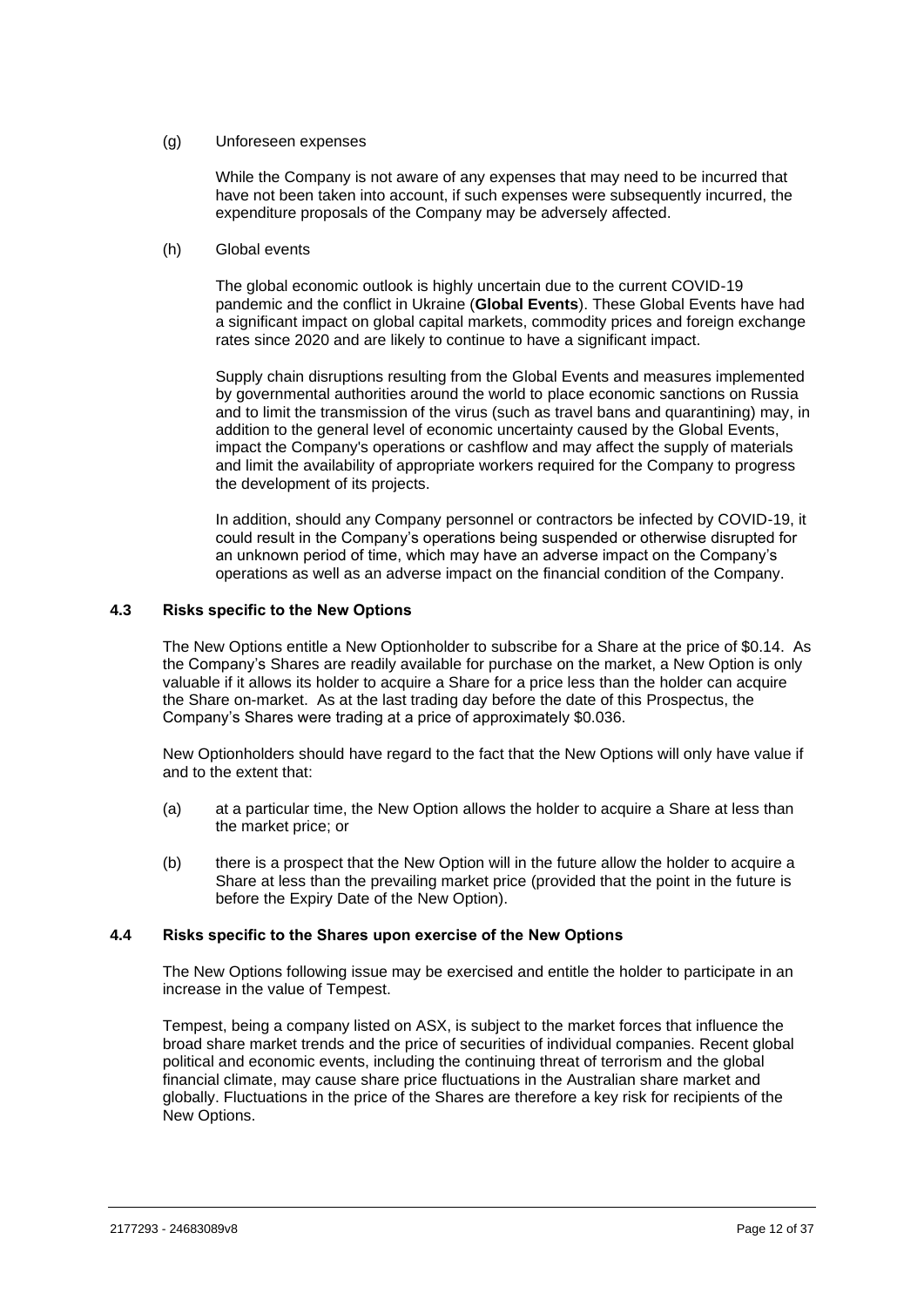## **4.5 Risks specific to an investment in the Company**

In addition to the general market and economic risks noted in section [4.2,](#page-14-0) New Optionholders should be aware of risks specific to an investment in the Company, which may include, but are not limited those risks described below:

#### (a) Exploration and evaluation risks

Potential investors should understand that mineral exploration and development are high risk undertakings. While the Company has attempted to reduce this risk by selecting projects that have identified advanced mineral targets, there is still no guarantee of success. Even if an apparently viable deposit is identified, there is no guarantee that it can be economically exploited.

#### (b) Tenement risks

The rights to mineral tenements carry with them various obligations which the holder is required to comply with in order to ensure the continued good standing of the tenement and, specifically, obligations in regard to minimum expenditure levels and responsibilities in respect of the environment and safety. Failure to observe these requirements could prejudice the right to maintain title to a given area and result in government action to forfeit a permit or permits.

There is no guarantee that current or future exploration permit applications or existing permit renewals will be granted, that they will be granted without undue delay, or that the Company can economically comply with any conditions imposed on any granted exploration permits.

On 20 February 2019, the Premier, Hon Mr Mark McGowan MLA announced a whole-of-Government initiative to create five million hectares of new national parks, marine parks and other conservation reserves by February 2024.

Two of the Company's tenements being E 59/2374 and E 59/2375 intersect with, or are located near to a proposed additional national park area.

The WA Government has invited comments from all interest holders, traditional owners and other key stakeholders and whilst no final decision has been made by the WA Government on the proposed national park or its area or boundaries, in the event that any of the Company's mineral interest were within the proposed national park area all current and future mining related activities, including exploration, would require new approvals pursuant to section 24 of the Mining Act 1978.

No assurance can be given at this time that E 59/2374 and E 59/2375 will not be affected by the WA Governments proposals.

(c) Title Risk

The exploration and prospecting permits and claims in which the Company has now, or may, in the future, acquire an interest, are subject to applicable local laws and regulations. There is no guarantee than any claims, applications or conversions in which the Company has a current or potential interest will be granted.

All of the projects in which the Company has an interest will be subject to application for claim renewal from time to time. Renewal of the term of each claim is subject to applicable legislation. If the claim is not renewed for any reason, the Company may suffer significant damage through loss of the opportunity to develop and discover any mineral resources on that claim.

Although the Company has taken steps to verify the title to the resource properties in which it has or has a right to acquire an interest in accordance with industry standards for the current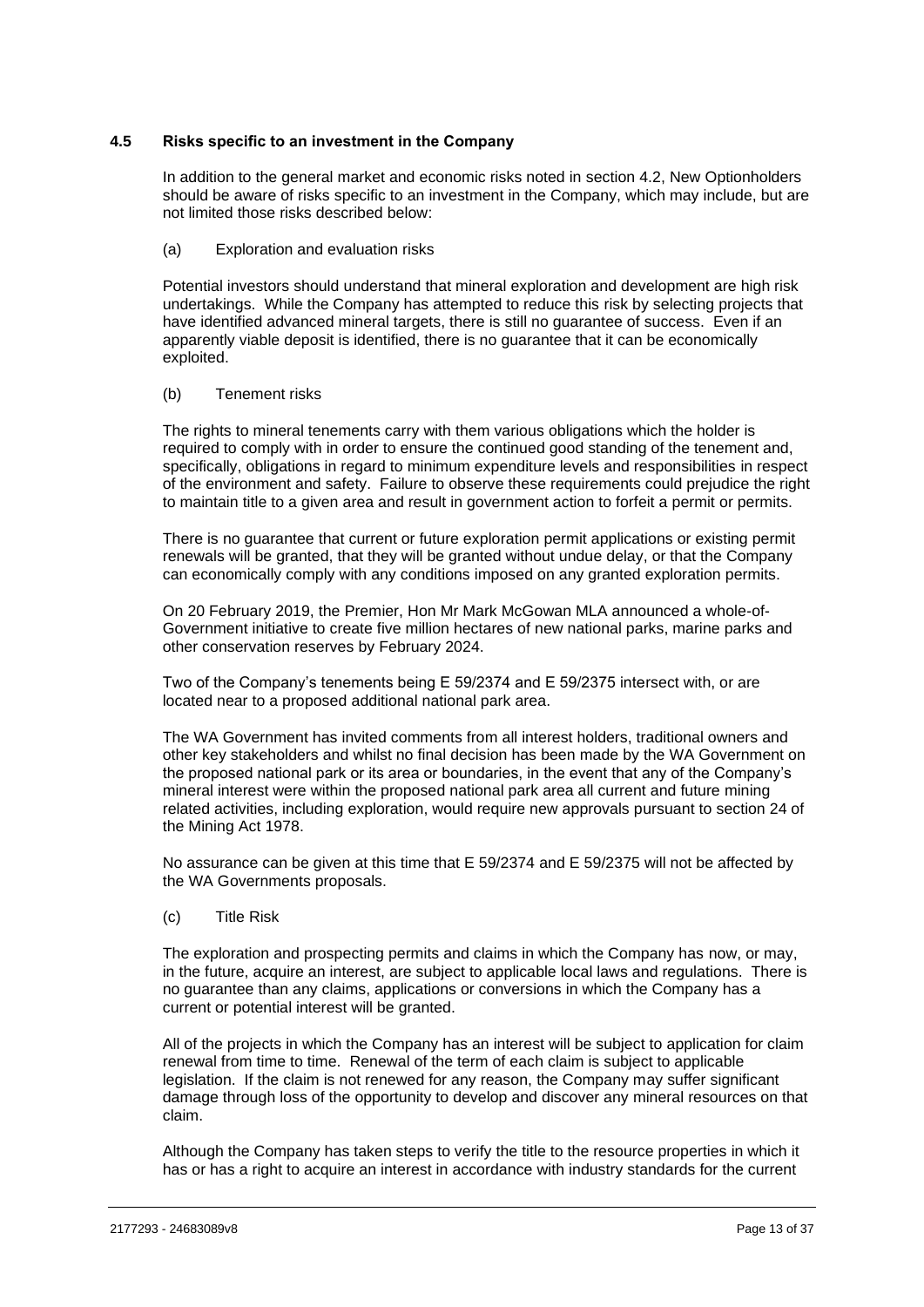stage of exploration of such properties, these procedures do not guarantee title. Title to resource properties may be subject to unregistered prior agreements or transfers, and may also be affected by undetected defects or the rights of indigenous peoples.

## (d) Contractual risks

The Company's interests in many of the tenements described in this Prospectus are by virtue of contractual arrangements. Accordingly, as in any contractual relationship, the ability for the Company to ultimately be registered as a holder of an interest in the tenements is dependent upon the relevant vendor complying with its contractual obligations to deliver title. To the extent that such third parties default in their obligations under the option contracts, it may be necessary for the Company to approach a Court to seek a legal remedy. Such legal action may be costly and no guarantee can be given by the Company that a legal remedy will ultimately be granted on appropriate terms.

## (e) Environmental Regulation and Risks

The Company's operations and projects are subject to the laws and regulations of all jurisdictions in which it has mineral interests and carries on business, including those in relation to environmental compliance and relevant hazards.

These laws and regulations set standards regulating certain aspects of health and environmental quality and provide for penalties and other liabilities for the violation of such standards. They also establish, in certain circumstances, obligations to rehabilitate current and former facilities and locations where operations are or were conducted.

Significant liability could be imposed on the Company for damages, clean-up costs, or penalties in the event of certain discharges into the environment, environmental damage caused by previous owners of property acquired by the Company, or non-compliance with environmental laws or regulations. The Company proposes to minimise these risks by conducting its activities in an environmentally responsible manner, in accordance with applicable laws and regulations and where possible, by carrying appropriate insurance coverage. There is also a risk that the environmental laws and regulations may become more onerous, making the Company's operations more expensive.

#### (f) Native Title risk

The Company has applications in Australia which will be affected by native title issues. The effect of the *Native Title Act 1993* (Cth) (**NTA**) is that existing and new tenements held by the Company may be affected by native title claims and procedures.

There is a potential risk that a determination could be made that native title exists in relation to land the subject of a tenement held or to be held by the Company which may affect the operation of the Company's business and development activities. In the event that it is determined that native title does exist or a native title claim is registered, the Company may need to comply with procedures under the NTA in order to carry out its operations or to be granted any additional rights such as a Mining Lease. Such procedures may take considerable time, involve the negotiation of significant agreements, may involve a requirement to negotiate for access rights, and require the payment of compensation to those persons holding or claiming native title in the land which is the subject of a tenement. The administration and determination of native title issues may have a material adverse impact on the position of the Company in terms of cash flows, financial performance, business development, ability to pay dividends and the Share price.

## (g) Financing

The Company's ability to effectively implement its business strategy over time may depend in part on its ability to raise additional funds. There can be no assurance that any such equity or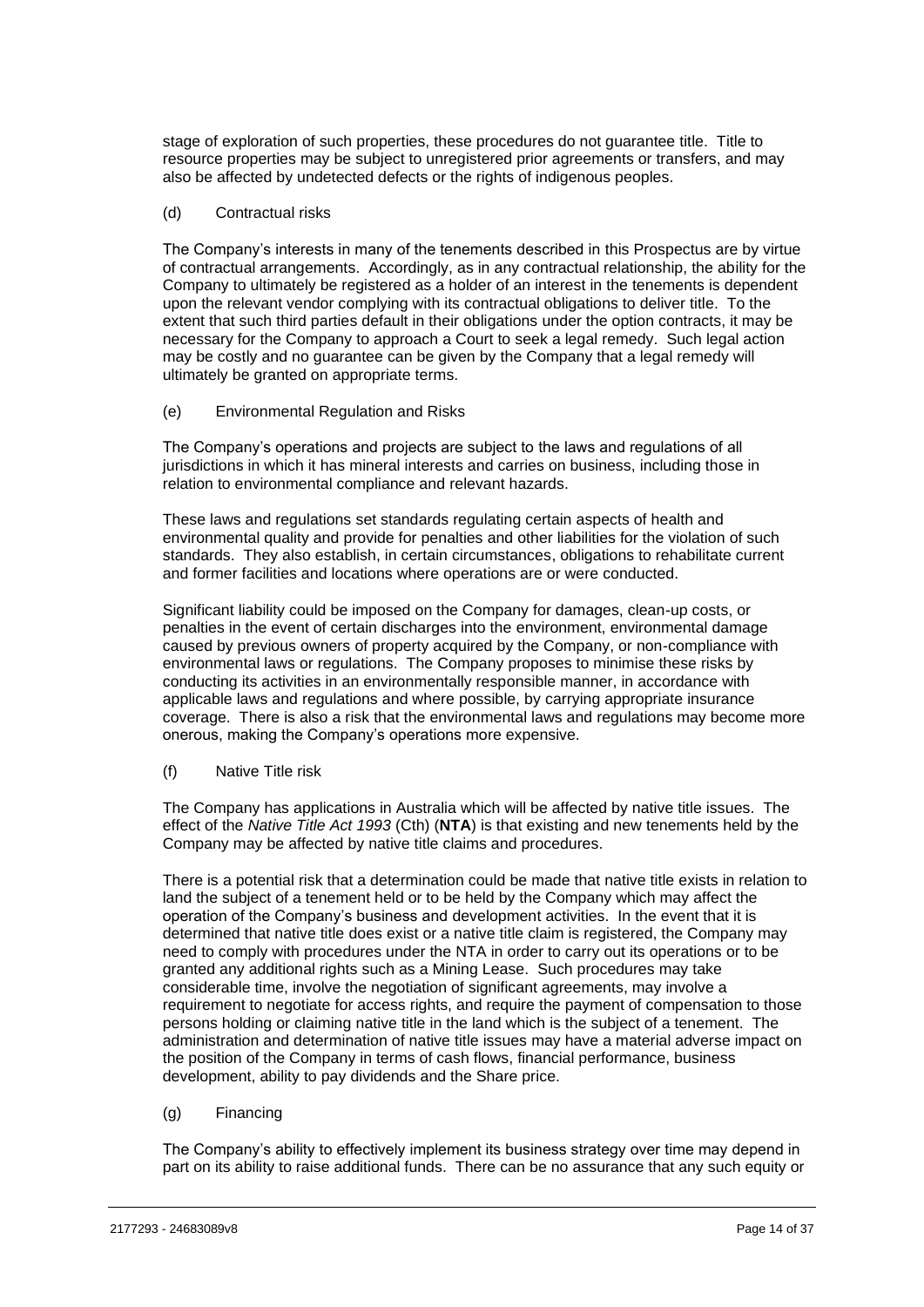debt funding will be available to the Company on favourable terms or at all. If adequate funds are not available on acceptable terms, the Company may not be able to take advantage of opportunities or otherwise respond to competitive pressures.

#### (h) Sovereign Risk

Any future material adverse changes in government policies or legislation in Australia or any other jurisdiction in which the Company undertakes or may undertake operations that affect foreign ownership, mineral exploration, development or mining activities, may affect the viability and profitability of the Company and its projects.

## (i) Operational risk

If the Company decides to develop and commission a mine, the operations of the Company including mining and processing may be affected by a range of factors. These include failure to achieve the predicted grade in exploration, mining and processing, technical difficulties encountered in commissioning and operating plant and equipment, mechanical failure, metallurgical problems which affect extraction rates and costs, adverse weather conditions, industrial and environmental accidents, industrial disputes, unexpected shortages or increase in the costs of consumables, spare parts, plant and equipment.

## (j) Sustainability of growth and margins

The sustainability of growth and the level of profit margins from operations are dependent on a number of factors outside of the Company's control. Industry margins in all sectors of the Company's activities are likely to be subject to continuing but varying pressures, including competition from other current or potential suppliers.

## (k) Management actions

Directors of the Company will, to the best of their knowledge, experience and ability (in conjunction with their management) endeavour to anticipate, identify and manage the risks inherent in the activities of the Company, but without assuming any personal liability for the same, with the aim of eliminating, avoiding and mitigating the impact of risks on the performance of the Company and its security.

#### (l) Insurance arrangements

The Company intends to ensure that insurance is maintained within ranges of coverage that the Company believes to be consistent with industry practice and having regard to the nature of activities being conducted. No assurance, however, can be given that the Company will be able to continue to maintain such insurance coverage at reasonable rates or that any coverage it arranges will be adequate and available to cover any such claims.

#### (m) Land access risk

Land access is critical for exploration and evaluation to succeed. In all cases the acquisition of prospective tenements is a competitive business, in which propriety knowledge or information is critical and the ability to negotiate satisfactory commercial arrangements with other parties is often essential.

Access to land for exploration purposes can be affected by land ownership, including private (freehold) land, pastoral lease and regulatory requirements within the jurisdictions where the Company operates.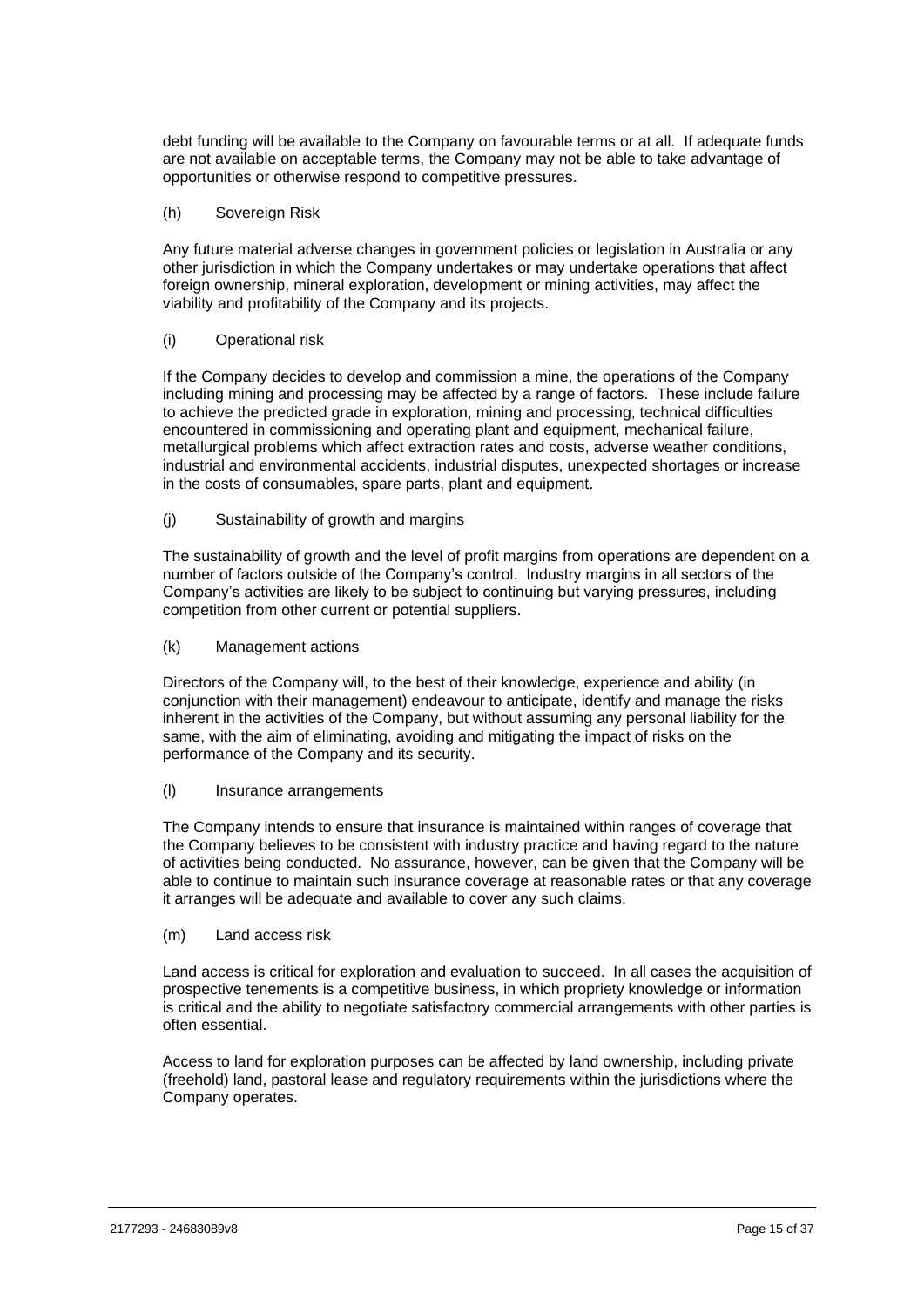## (n) Government policy

Changes in relevant taxation, interest rates, other legal, legislative and administrative regimes, and Government policies in Australia or any other jurisdiction in which the Company undertakes or may undertake operations, may have an adverse effect on the assets, operations and ultimately the financial performance of the Company. These factors may ultimately affect the financial performance of the Company and the market price of its securities.

In addition to the normal level of income tax imposed on all industries, the Company may be required to pay government royalties, indirect taxes, GST and other imposts which generally relate to revenue or cash flows. Industry profitability can be affected by changes in government taxation policies.

Changing attitudes to environmental, land care, cultural heritage and indigenous land rights' issues, together with the nature of the political process, provide the possibility for future policy changes. There is a risk that such changes may affect the Company's exploration plans or, indeed, its rights and/or obligations with respect to the tenements.

(o) Reliance on Key Personnel

Whilst the Company has just a few executives and senior personnel, its progress in pursuing its exploration and evaluation programmes within the time frames and within the costs structure as currently envisaged could be dramatically influenced by the loss of existing key personnel a failure to secure and retain additional key personnel as the Company's exploration programme develops. The resulting impact from such loss would be dependent upon the quality and timing of the employee's replacement.

Although the key personnel of the Company have a considerable amount of experience and have previously been successful in their pursuits of acquiring, exploring and evaluating mineral projects, there is no guarantee or assurance that they will be successful in their objectives pursuant to the offers made under this Prospectus.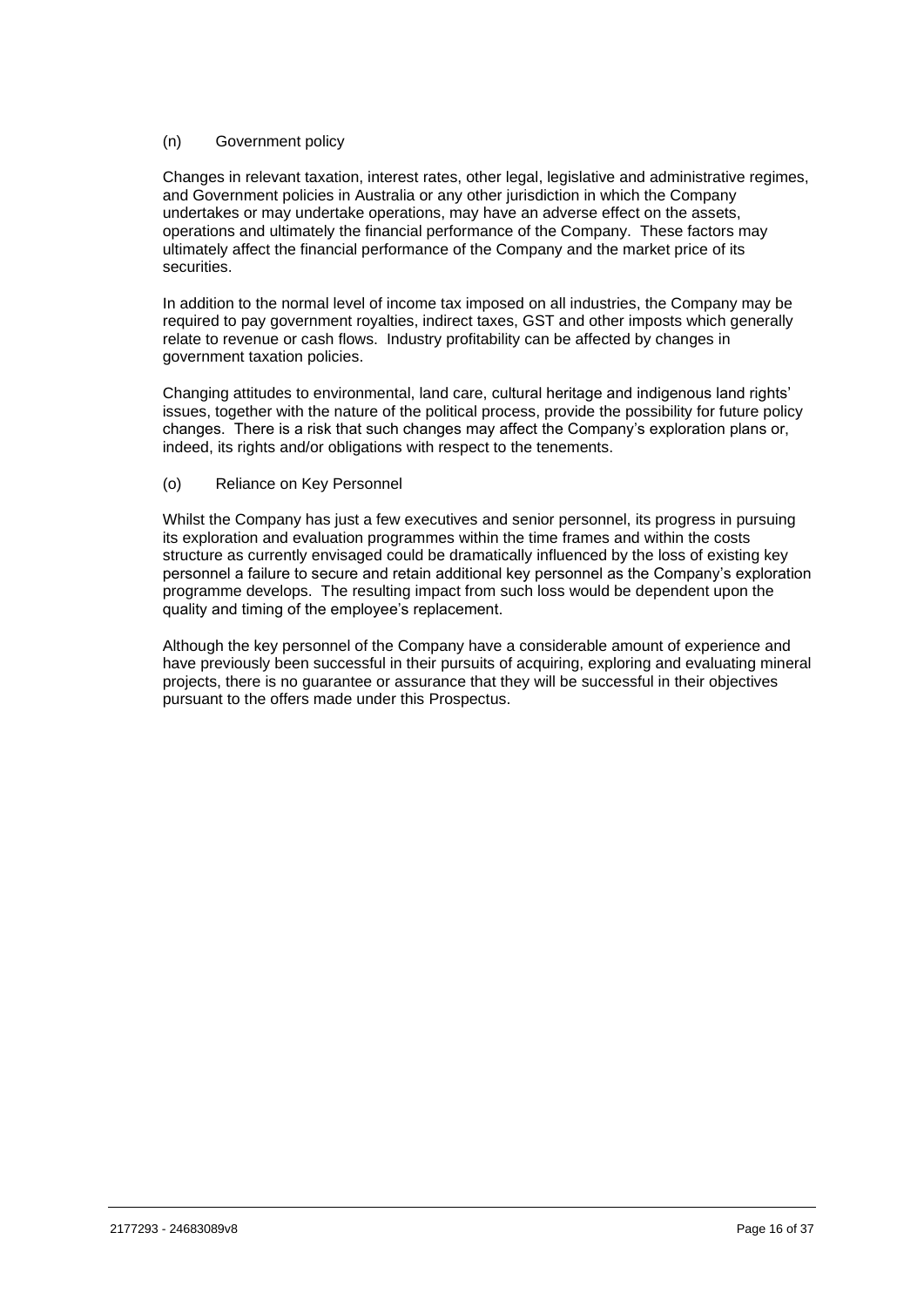## <span id="page-20-0"></span>**5. Rights and liabilities attaching to securities**

The following sets out the terms and conditions of the New Options to be issued under this Prospectus and a summary of the more significant rights and liabilities attaching to the Resulting Shares to be issued on exercise of the New Options.

#### <span id="page-20-1"></span>**5.1 Terms and conditions of the New Options**

The New Options, issued pursuant to this Prospectus will have the following terms and conditions:

- (a) The New Options shall be issued for no cash consideration and will be exercisable at \$0.14 each (**Exercise Price**).
- (b) Unless exercised earlier, the New Options will expire at:
	- (1) in the case of the Placement Options and the Advisor Options, 5:00pm AEDT on the date which is 2 years from date of issue, which is expected to be 24 June 2024; and
	- (2) in the case of the Company Officer Options, 5:00pm AEDT on 30 June 2025, (together, the **Expiry Date**).
- (c) The New Options are exercisable at any time prior to the Expiry Date. New Options not exercised before the Expiry Date will lapse.
- (d) The New Options will entitle the holder to subscribe for one Share in the Company.
- (e) The New Options are transferrable at any time before the Expiry Date, subject to any restriction or escrow arrangements imposed by ASX or under applicable Australian securities laws.
- (f) The New Options may be exercised at any time wholly or in part by delivering a duly completed form of notice of exercise together with payment for the Exercise Price per New Option to the Company at any time on or after the date of issue of the New Options and on or before the Expiry Date. Payment may be made as directed by the Company from time to time, which may include by cheque, electronic funds transfer or other methods.
- (g) Upon the valid exercise of the New Options and payment of the Exercise Price, the Company will issue the Resulting Shares, which will be fully paid ordinary shares ranking pari passu with the existing Shares of the Company.
- (h) The Company will apply to the ASX to have the Resulting Shares granted quotation on the Official List.
- (i) There will be no participating entitlement inherent in the New Options to participate in new issues of capital which may be offered to Shareholders during the currency of the New Options. Prior to any new pro rata issue of securities to Shareholders, New Optionholders will be notified by the Company in accordance with the requirements of the Listing Rules.
- (j) There are no rights to a change in Exercise Price, or in the number of Shares over which the New Options can be exercised, in the event of a bonus issue by the Company prior to the exercise of any New Options.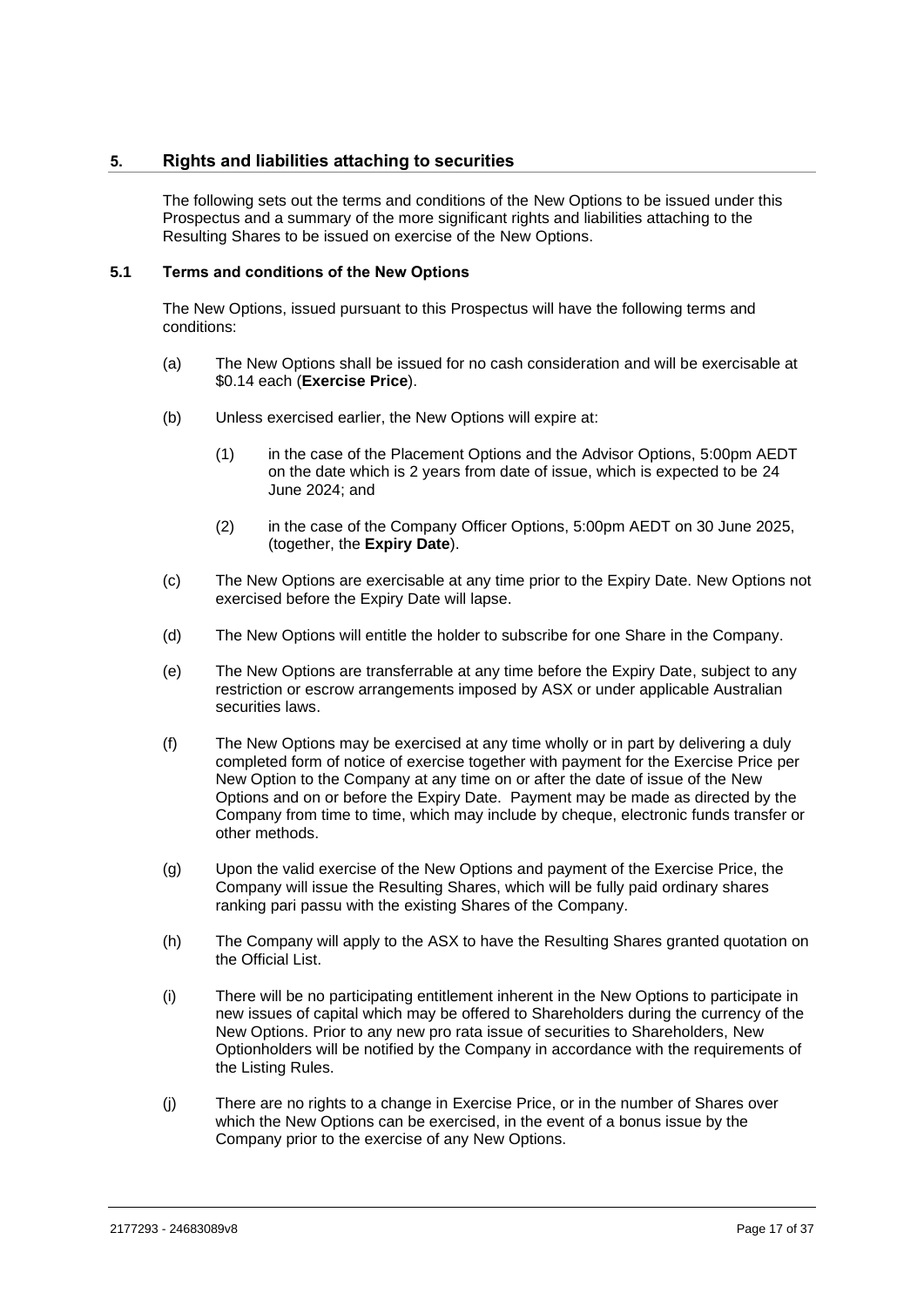- (k) In the event of any reconstruction (including consolidation, sub-division, reduction or return) of the issued capital of the Company prior to the Expiry Date, all rights of the holders of New Options are to be changed in a manner consistent with the Listing Rules.
- (l) The terms of the New Options shall only be changed if holders (whose votes are not to be disregarded) of ordinary shares in the Company approve of such a change. However, the terms of the New Options shall not be changed to reduce the Exercise Price, increase the number of New Options or change any period for exercise of the New Options.

## **5.2 Rights and liabilities attaching to Resulting Shares**

The Company's constitution (the **Constitution**) is of the kind usually adopted by a public company. A summary of the rights attaching to Resulting Shares under the Constitution is set out below. The summary is qualified by the full terms of the Constitution (copies of the Constitution may be inspected at the registered office of the Company during normal business hours by appointment with the Company Secretary).

This summary does not purport to be exhaustive or constitute a definitive statement of the rights and liabilities of the Company's Shareholders.

(a) Voting

At a general meeting of the Company on a show of hands, every member present in person, or by proxy, attorney or representative has one vote and upon a poll, every member present in person, or by proxy, attorney or representative has one vote for every Share held by them.

(b) Dividends

The Resulting Shares will rank equally with all other issued shares in the capital of the Company and will participate in dividend out of profits earned by the Company from time to time.

Subject to law and any special rights and restrictions attached to any Shares:

- (1) the directors may declare and pay dividends as appear to them to be justified by the profits of the Company; and
- (2) all dividends shall be paid to Shareholders in proportion to the number of Shares held by them irrespective of the amount paid or credited as paid on the Shares on which the dividend is to be paid.
- (c) Transfer of the Resulting Shares
	- (1) Transfer Instrument

Subject to the Constitution and the *Corporations Act*, the Resulting Shares (once they are granted quotation on the Official List) may be transferred by instrument in writing in any form authorised by the *Corporations Act* and the ASX Listing Rules or in any other form that the Directors approve. No fee shall be charged by the Company on the transfer of any Shares.

(2) Refusal to register

The Directors will refuse to register any transfer of Resulting Shares or other securities where required to do so by the *Corporations Act* or the ASX Listing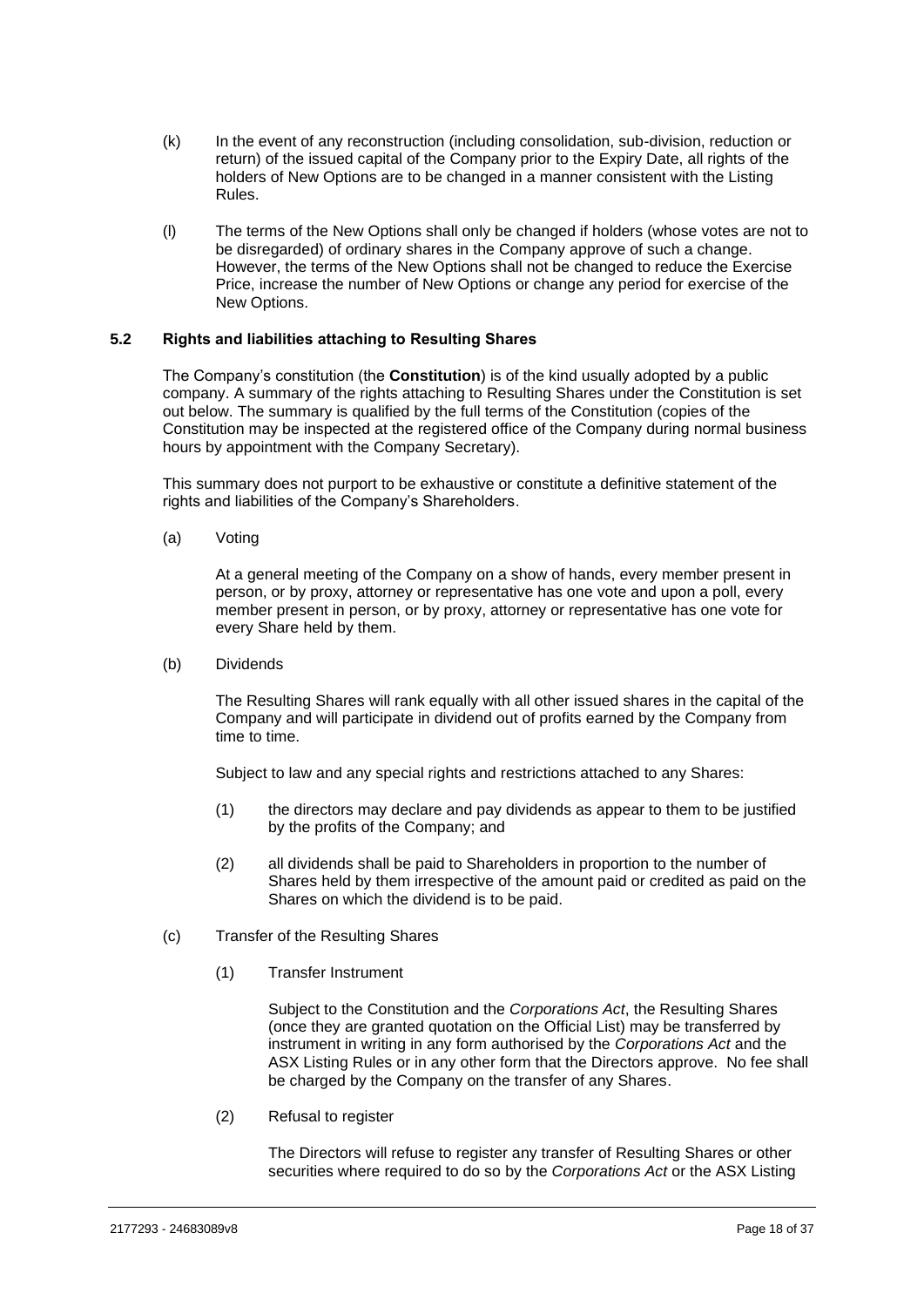Rules, or where they otherwise determine in their discretion to do so (provided of course that their refusal is permitted by the *Corporations Act*, the ASX Listing Rules or the ASX Settlement Operating Rules).

If the Directors decline to register a transfer, the Company must within five business days after the date of lodgement of such transfer give to the lodging party written notice of the refusal and the reasons for it.

#### (d) Winding up

If the Company is wound up and a surplus remains after payment of all debts and satisfaction of liabilities, that surplus may be distributed amongst Shareholders entitled to it in proportion to the number of Shares held by each of them regardless of the amounts paid up on the Shares.

(e) Future increases in capital

Subject to restrictions on the issue or grant of securities contained in the ASX Listing Rules, ASX Settlement Operating Rules, the Constitution and the Corporations Act (and without affecting any special right previously conferred on the holder of an existing share or class of shares), the Directors have the right to issue shares or grant options over unissued shares to any person and they may do so at such times as they think fit and on the conditions they think fit.

Such shares may have preferred, deferred or other special rights or special restrictions about dividends, voting, return of capital, participation in the property of the Company on a winding up or otherwise, as the directors think fit.

(f) Variation of Rights

At present, the Company has only ordinary shares on issue. If the shares of another class were issued, the rights and privileges attaching to ordinary shares could only be altered with the approval of a resolution passed at a separate general meeting of the holders of ordinary shares by a three quarter majority of such holders or the written consent of the holders of at least three quarters of the ordinary shares.

- (g) Sale of non-marketable holdings
	- (1) The Company may take steps in respect of non-marketable holdings of shares in the Company to effect an orderly sale of those shares in the event that holders do not take steps to retain their holdings.
	- (2) The Company may only take steps to eliminate non-marketable holdings in accordance with the Constitution and the ASX Listing Rules.
- (h) Alteration of Constitution

In accordance with the Corporations Act, the Constitution can only be amended by a special resolution passed by at least three quarters of Shareholders present and voting at the general meeting. In addition, at least 28 days written notice specifying the intention to propose the resolution as a special resolution must be given

(i) General Meeting

Each holder of Shares will be entitled to receive notice of and to attend and vote at general meetings of the Company and to receive notices, accounts and other documents required to be furnished to Shareholders under the Company's Constitution, the *Corporations Act* and the Listing Rules.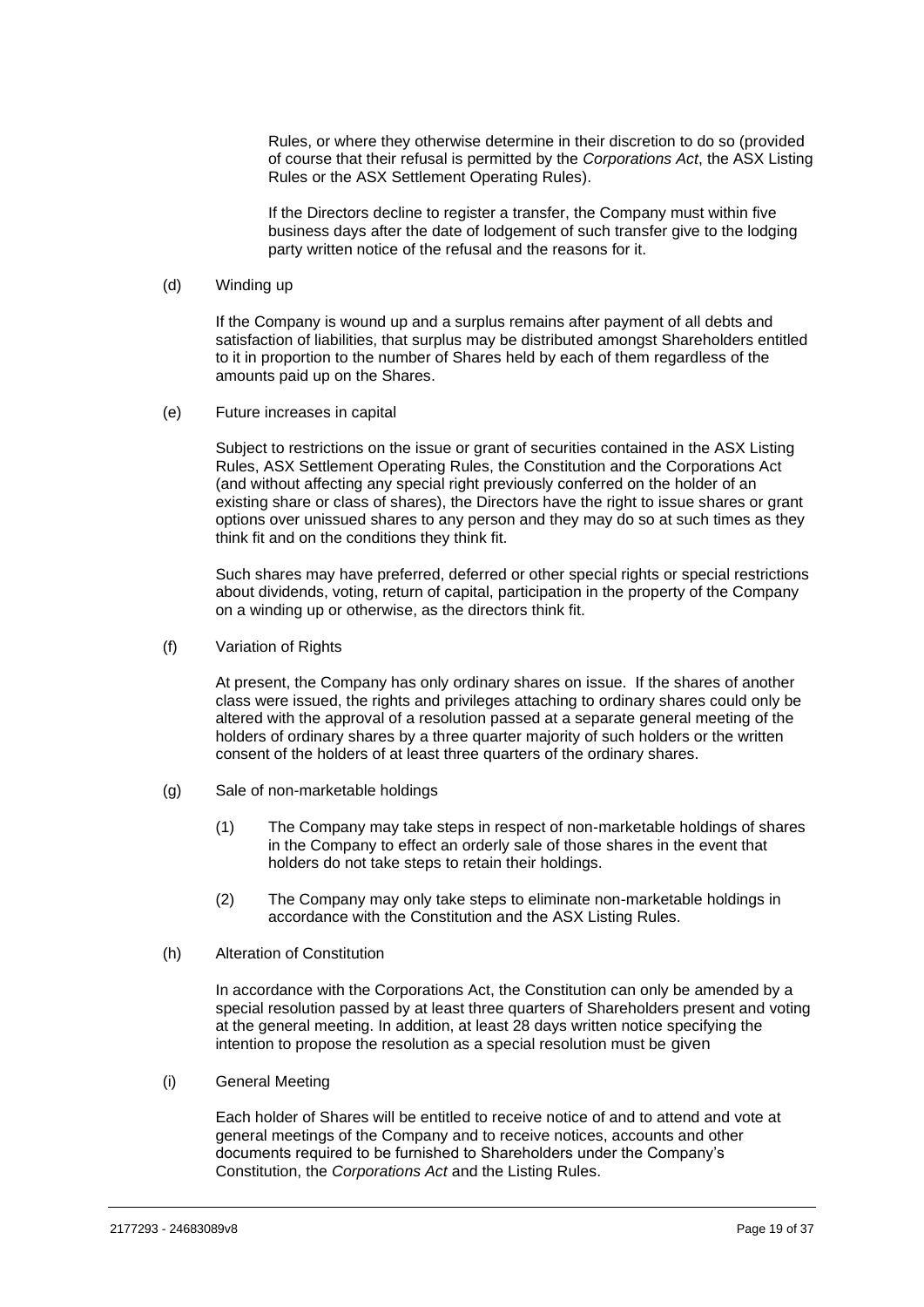For more particular details of the rights attaching to ordinary shares in the Company, investors should refer to the Constitution of the Company.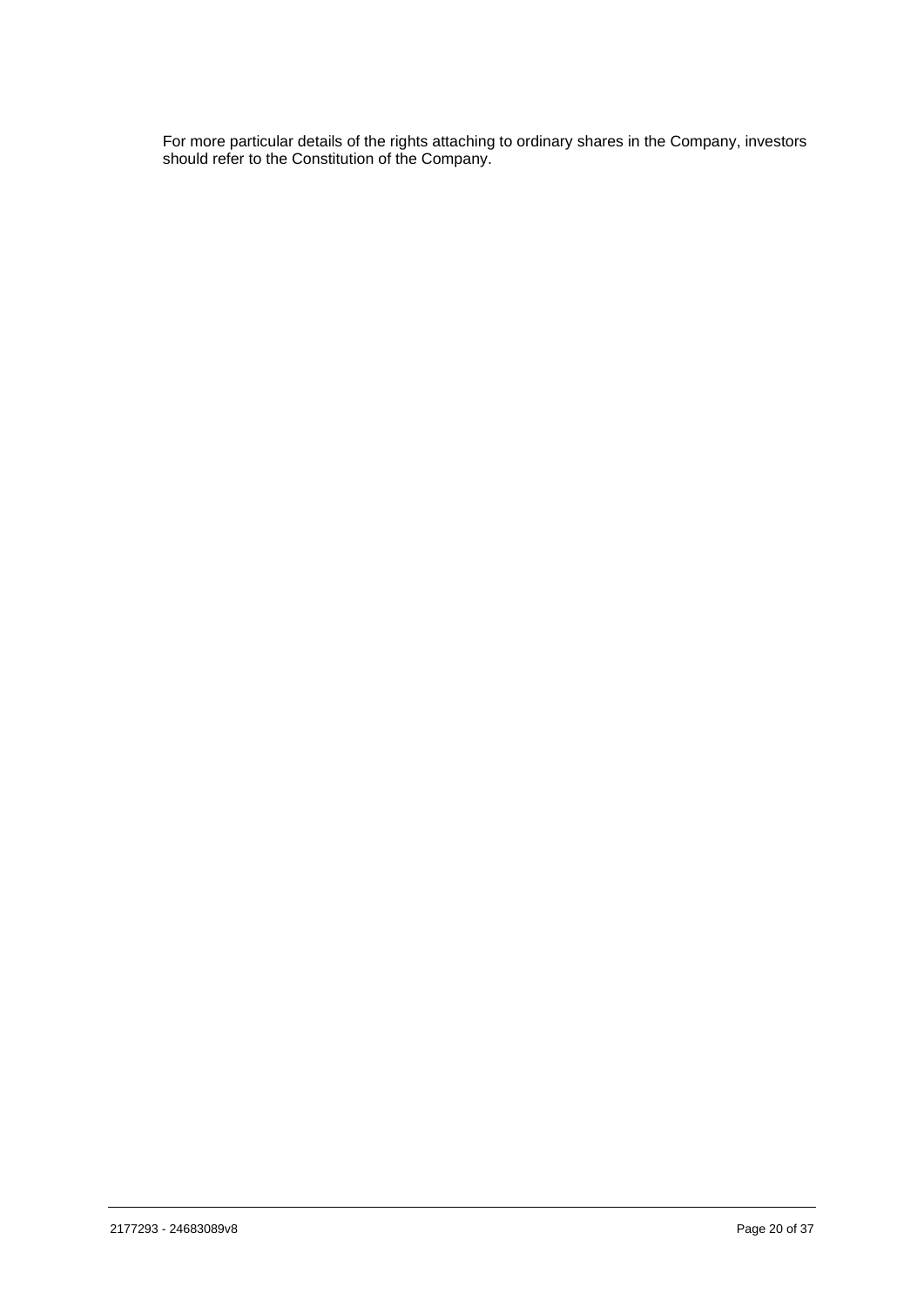## <span id="page-24-0"></span>**6. Additional information**

## **6.1 Transaction specific prospectus**

Tempest Minerals Limited is a disclosing entity and therefore subject to regular reporting and disclosure obligations under the *Corporations Act*. Under those obligations, the Company is obliged to comply with all applicable continuous disclosure and reporting requirements in the ASX Listing Rules.

This Prospectus is issued under section 713 of the *Corporations Act* and is a "transaction specific prospectus". In general terms a "transaction specific prospectus" is only required to contain information in relation to the effect of the issue of securities on a company and the rights attaching to the securities.

It is not necessary to include general information in relation to all of the assets and liabilities, financial position, profits and losses or prospects of the issuing company. Section 713 enables Company to disclose only that information which relates to the terms and conditions of the Offer made under this Prospectus, the effect of the Offer on the Company and the rights and liabilities attaching to the New Options.

This Prospectus is intended to be read in conjunction with the publicly available information in relation to the Company which has been notified to ASX and does not include all of the information that would be included in a prospectus for an initial public offering of securities in an entity that is not already listed on a stock exchange. New Optionholders should therefore have regard to the other publicly available information in relation to the Company before making a decision whether or not to exercise their New Options to acquire additional Shares in the Company.

## <span id="page-24-1"></span>**6.2 Availability of information regarding the Company**

Copies of documents lodged with ASIC in relation to the Company may be obtained from or inspected at an office of ASIC.

In addition, the Company will make available, free of charge, to any New Optionholder who asks for it in the period prior to the Issue Date, a copy of any of the following documents:

- (a) the Company's annual financial report for the year ending 30 June 2021 (being the last annual financial report to be lodged with ASIC before the issue of this Prospectus);
- (b) the financial report of the Company for the half-year ending 31 December 2021 (being the last half yearly financial statements to be lodged with ASIC before the issue of this Prospectus); and
- (c) any other financial statements or reports lodged in relation to the Company with ASIC, and any continuous disclosure notices given by the Company to ASX, in the period starting immediately after lodgement of the annual financial report for the Company for the year ending 30 June 2021 and ending on the date of lodgement of this Prospectus with ASIC.

## <span id="page-24-2"></span>**6.3 ASX Information and Share information**

The Company has made several ASX announcements after the date of lodgement of the half yearly accounts of the Company for the period ending 31 December 2021 (on 15 March 2022) and before the lodgement of this Prospectus with ASIC.

Copies of ASX announcements made by the Company may be obtained on the ASX website or the Company's website: https://tempestminerals.com/.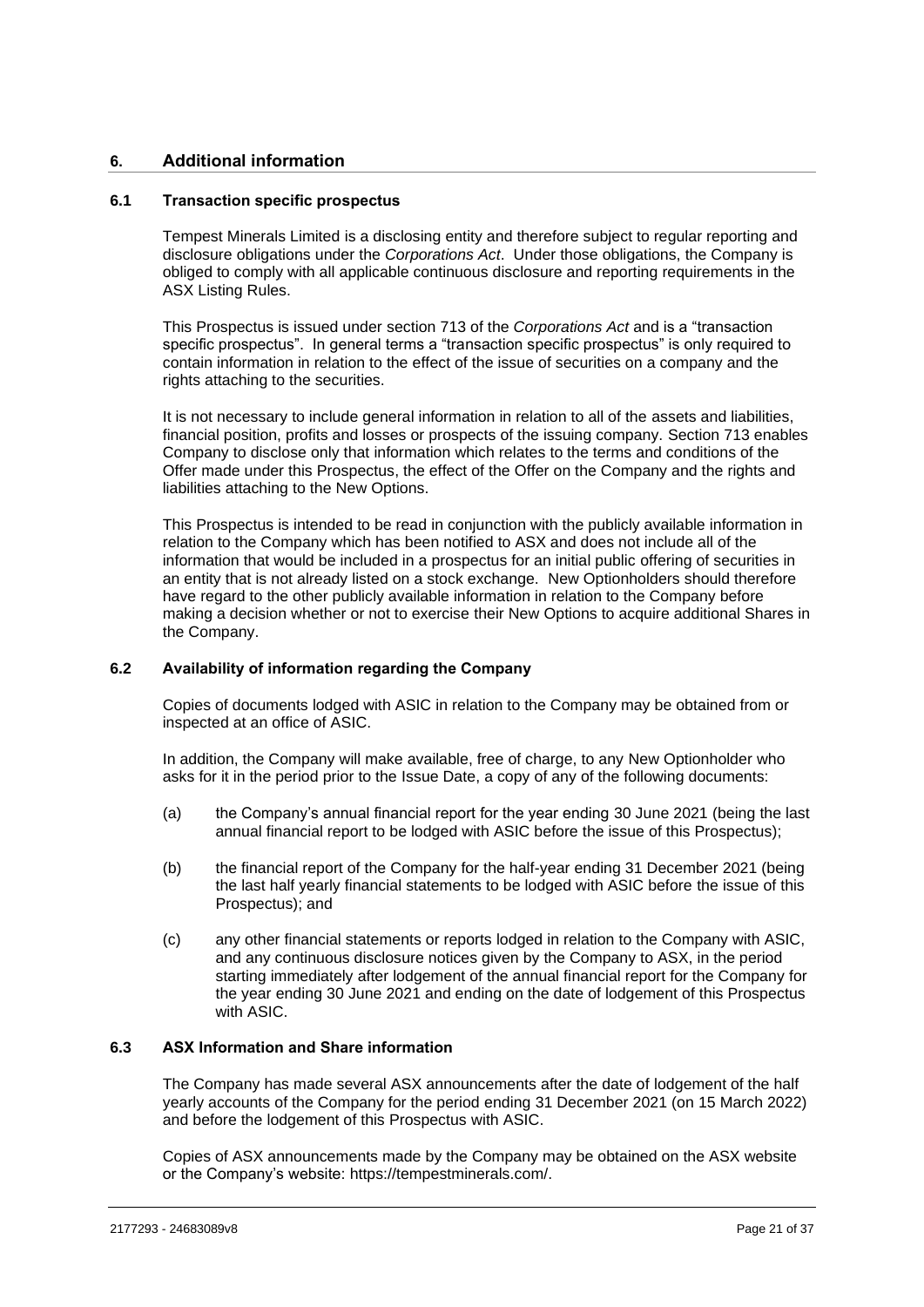A summary of these announcements is set out below:

| <b>Date</b>   | <b>Subject of ASX release</b>                                   |
|---------------|-----------------------------------------------------------------|
| 9 June 2022   | Tempest and Karara Mining Ltd sign Joint Venture MOU            |
| 30 May 2022   | Application for quotation of securities - TEM                   |
| 26 May 2022   | <b>Investor Webinar Presentation</b>                            |
| 23 May 2022   | Euro - Gold And Polymetallic Results Confirm Potential          |
| 20 May 2022   | Notice of General Meeting/Proxy Form                            |
| 13 May 2022   | Rocky Hill - Multiple geochem anomalies in initial fieldwork    |
| 5 May 2022    | Application for quotation of securities                         |
| 29 April 2022 | Quarterly Activities/Appendix 5B Cash Flow Report               |
| 28 April 2022 | <b>Investor Presentation - Broker Briefing Investor Webinar</b> |
| 28 April 2022 | Application for quotation of securities                         |
| 27 April 2022 | <b>Broker Briefing Investor Webinar</b>                         |
| 27 April 2022 | Placement of Shares Completed & Cleansing Notice                |
| 27 April 2022 | Application for quotation of securities                         |
| 19 April 2022 | \$8.44M Placement to fast track exploration at Yalgoo           |
| 19 April 2022 | Proposed Issue of securities                                    |
| 19 April 2022 | Application for quotation of securities                         |
| 13 April 2022 | <b>Trading Halt</b>                                             |
| 5 April 2022  | Ceasing to be a substantial holder                              |
| 4 April 2022  | Change in substantial holding                                   |
| 4 April 2022  | Meleya - Further mineralisation at the Orion discovery          |
| 4 April 2022  | <b>Trading Halt</b>                                             |
| 1 April 2022  | Change in substantial holding                                   |
| 31 March 2022 | Becoming a substantial holder                                   |
| 30 March 2022 | <b>Investor Webinar</b>                                         |
| 28 March 2022 | Meleya Update - Significant Discovery at Orion Target           |
| 24 March 2022 | <b>Trading Halt</b>                                             |

The Company is a disclosing entity for the purposes of the Corporations Act and its Shares are enhanced disclosure securities quoted on ASX.

The highest and lowest prices of shares in the Company on the ASX in the three month period before the date of this Prospectus and the respective dates of those sales are set out below.

|              | <b>Price</b> | Date          |
|--------------|--------------|---------------|
| High (cents) | \$0.215      | 4 April 2022  |
| Low (cents)  | \$0.020      | 20 March 2022 |

The last market sale price of Shares as at 20 June 2022 was \$0.036.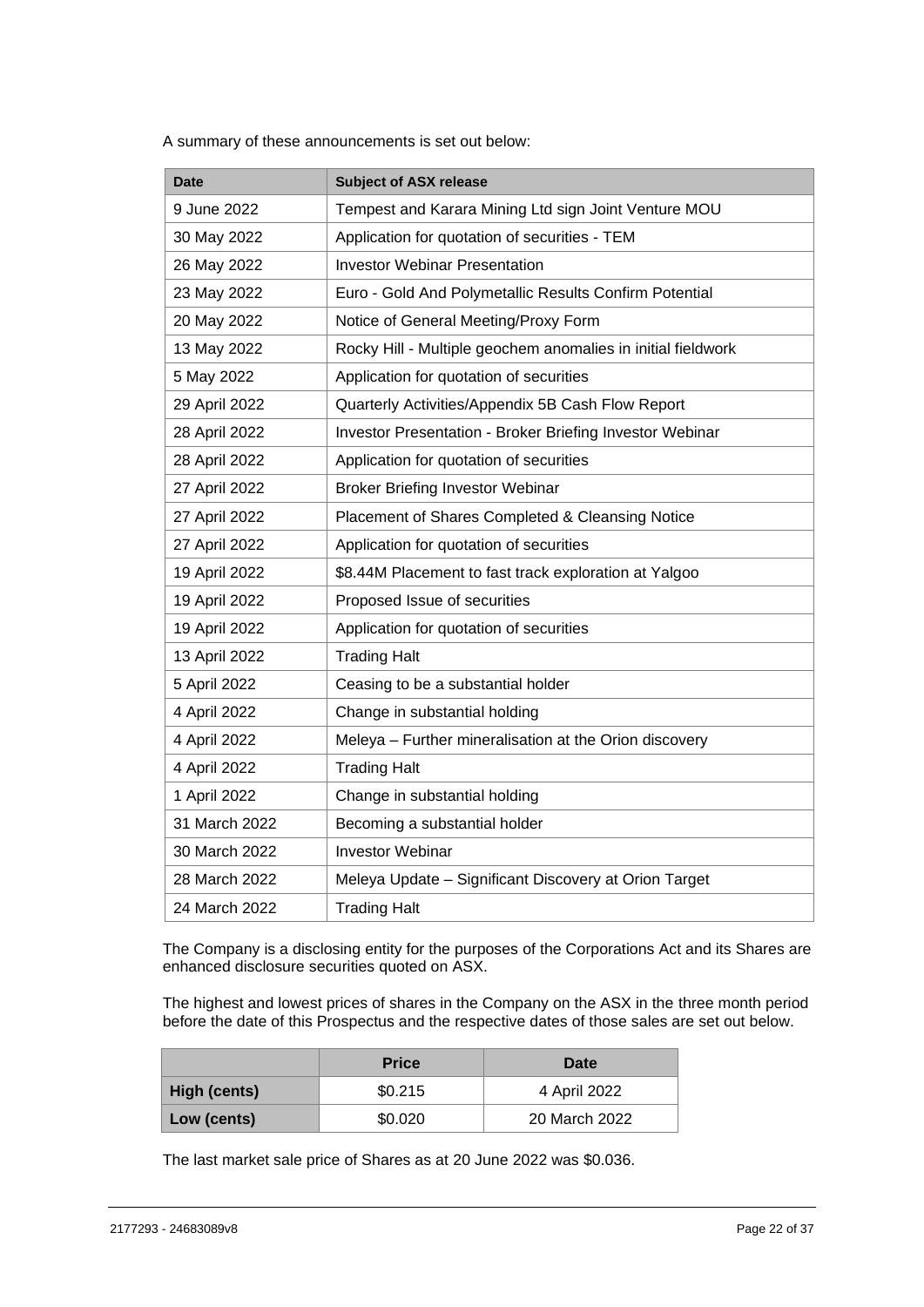## **6.4 Additional Information**

Whilst progressing exploration on its existing projects, the Company also continues to investigate other mining and exploration opportunities in the best interests of all shareholders of the Company, with a primary focus on prospective gold and copper projects.

Presently the Company is looking at a number of gold mining and exploration projects in Australasia and North America. No assurance can be given that the Company will be successful in acquiring any further mining and exploration interests.

## **6.5 Corporate Governance**

The Company has adopted a Corporate Governance Charter which can be obtained, at no cost, from the Company's registered office and is also available on the Company's website: https://tempestminerals.com/governance.

The Company reports on its compliance with the recommendations made by the Corporate Governance Principles and Recommendations in its annual report. Where the Company's corporate governance practices do not correlate with the practices recommended by the ASX Corporate Governance Council, the Company is working towards compliance however it does not consider that all practices are appropriate for the Company due to the size and scale of the Company operations.

## **6.6 Directors**

The Directors of Tempest bring to the Board relevant expertise and skills, including industry and business knowledge, financial management and corporate governance experience.

Each Director has confirmed with Tempest that he or she anticipates being available to perform his duties as a Non-Executive Director or Executive Director, as the case may be, of the Company, without undue constraints from other commitments.

The following persons are directors of the Company as at the date of this Prospectus:

## **Donald Smith – Managing Director**

Don is a geologist and entrepreneur with over 20 years in the mining industry. He has worked in operational, development, exploration and consultant roles for junior through to multinational firms spanning over 10 countries and numerous commodities including base and precious metals and energy minerals.

Don's corporate experience includes project acquisition, financing and development and company management. Don has been the founding director of a number of private and public resource companies including the successful listings on the ASX of Platypus Resources and Alderan Resources. He is currently involved with several start-ups and consults to the industry.

Don has a Bachelor of Science from Newcastle University and a Master of Business Administration from the Australian Institute of Business. Don is also a member of the Australasian Institute of Mining and Metallurgy and a member of the Australian Institute of Geoscientists.

#### **Brian Moller – Non-Executive Chairman**

Brian specializes in capital markets, mergers and acquisitions, and corporate restructuring, and has acted in numerous transactions and capital raisings in both the industrial and resources and energy sectors. He has been a partner at the legal firm, HopgoodGanim for 30 years and leads the Corporate Advisory and Governance practice. Mr Moller acts for many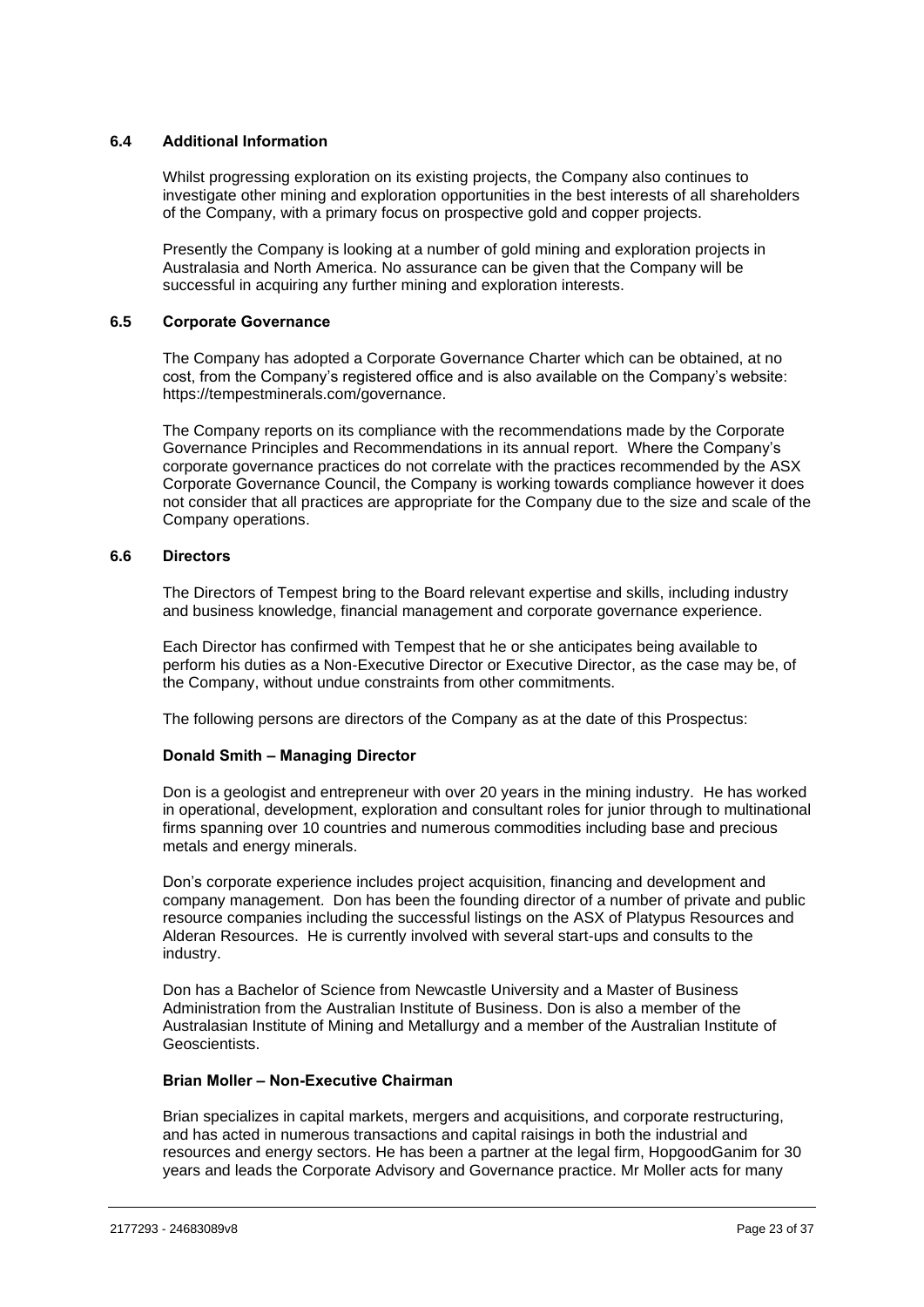publicly listed companies in Australia and regularly advises boards of directors on corporate governance and related issues.

Brian is a Director of ASX listed DGR Global Ltd, Platina Resources Ltd, New Peak Metals Ltd and AusTin Limited.

Brian is a solicitor of the Supreme Court of Queensland and Solicitor and Barrister of the Supreme Court of Western Australia.

Brian is a member of the Audit & Risk Management Committee.

#### **Andrew Haythorpe – Non-Executive Director**

Andrew Haythorpe has 30 years' experience in geology, funds management and has been a Director and Chairman of a number of TSX and ASX listed companies. Since 1999, Andrew has been involved in over A\$300 million of mergers and acquisitions and capital raisings in mining and technology companies listed on the TSX and ASX.

Andrew is a Director of ASX listed Allup Silica Limited and Goldoz Limited.

Andrew has previously been a Fund Manager and Analyst at Bankers Trust, an analyst at Suncorp (now a Top 20 ASX listed Company with some A\$96 billion in assets) and a director at Hartley Poynton. More recently he was the Managing Director of Crescent Gold and led that company from a junior explorer to a mid-tier producer within 4 years, and Managing Director of Michelago Resources, which became one of the top performing ASX listed companies on its transition to gold production in China.

Andrew has a Bachelor of Science (Hons) from the James Cook University, is a Member of the Australian Institute of Company Directors (MAICD) and a Fellow of the Australasian Institute of Mining and Metallurgy (FAusIMM).

#### **Owen Burchell – Non-Executive Director**

Owen is a mining engineer with 20 years of technical, operational and corporate experience including management positions at Rio Tinto, BHP and Barrick Gold through to numerous mining start-ups, closures and operational turnaround projects.

Owen holds several post graduate qualifications from the West Australian School of Mines and is the holder of a First Class Mine Managers Certificate of Competency. Owen is also a member of the Australasian Institute of Mining and Metallurgy.

## **6.7 Directors' interests**

The nature and extent of the interest (if any) that any of the Directors of the Company holds, or held at any time during the last two years in:

- (a) the formation or promotion of the Company;
- (b) property acquired or to be acquired by the company in connection with:
	- (1) its formation or promotion;
	- (2) the Offers; or
- (c) the Offers,

is set out below or elsewhere in this Prospectus.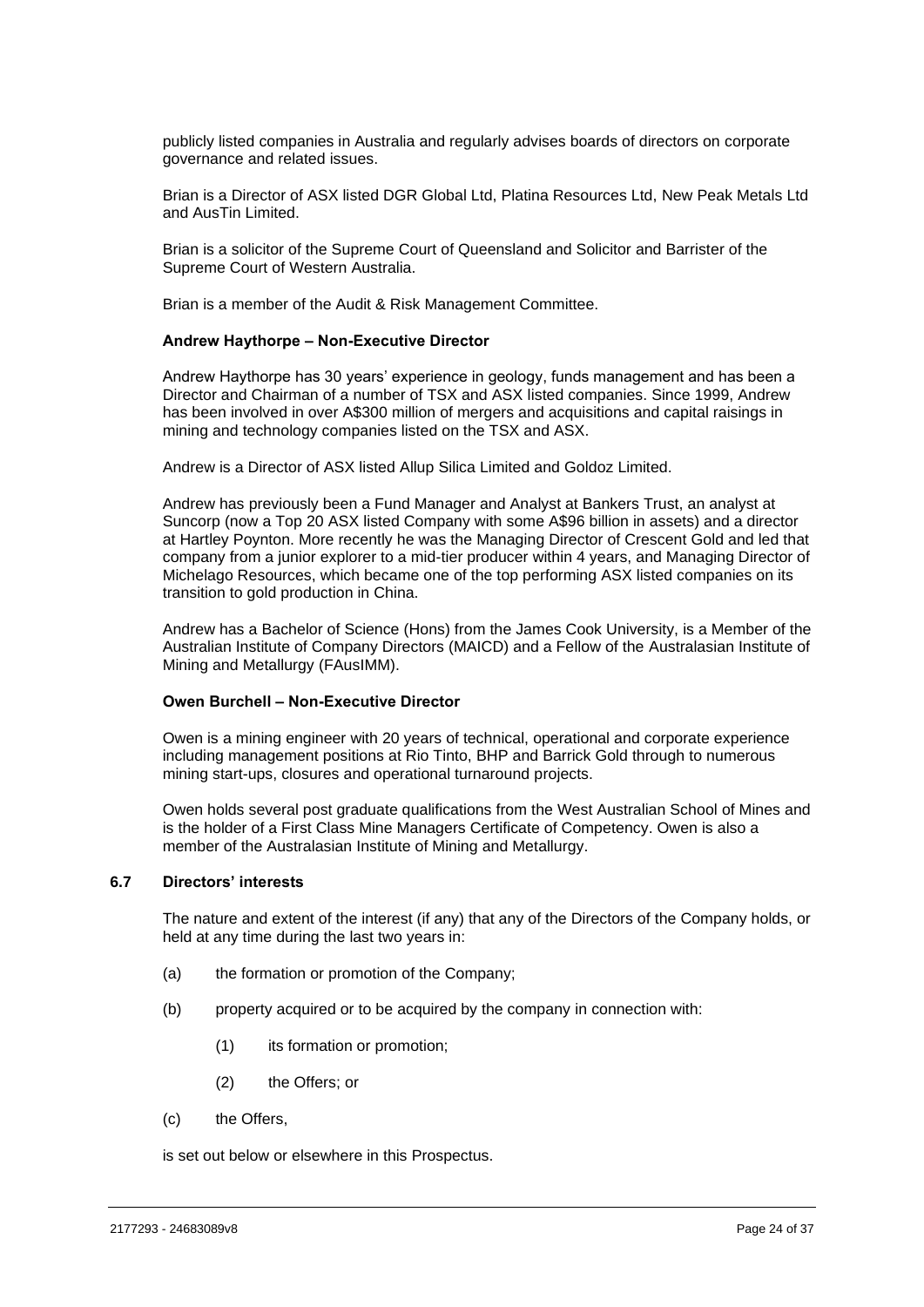Other than as set out below or elsewhere in this Prospectus, no one has paid or agreed to pay any amount, and no one has given or agreed to give any benefit to any director or proposed director:

- (a) to induce them to become, or to qualify as, a Director of the Company; or
- (b) for services provided by a director in connection with:
	- (1) the formation or promotion of the Company; or
	- (2) the Offers.

Set out below are details of the interest of the Directors in the securities of the Company immediately prior to lodgement of the Prospectus with the ASIC. Interest includes those securities held directly and indirectly. The table does not take into account any new Securities the Directors may acquire under the Offer.

| <b>Director</b>     | <b>Number of Shares</b> | <b>Number of</b><br><b>Listed Options</b> | Number of<br><b>Unlisted</b><br>Options <sup>1</sup> | Percentage of<br>total<br>shareholding <sup>2</sup> |
|---------------------|-------------------------|-------------------------------------------|------------------------------------------------------|-----------------------------------------------------|
| <b>Brian Moller</b> | 1,392,714               | 106,035                                   | 3,000,000                                            | 0.28%                                               |
| Don Smith           | 12,850,465              | 856,698                                   | 4,000,000                                            | 2.54%                                               |
| Owen Burchell       | 12,378,222              | 825,215                                   | 3,000,000                                            | 2.45%                                               |
| Andrew<br>Haythorpe | 641,250                 | 42,750                                    | 3,000,000                                            | 0.13%                                               |

*Note 1: Excluding those Company Officer Options which the Company will grant to the Directors, subject to Shareholder approval, on or around 24 June 2022 as follows:*

- *1. 3,000,000 Options to Brian Moller exercisable at \$0.14 each expiring on 30 June 2025*
- **2.** *4,000,000 Options to Don Smith exercisable at \$0.14 each expiring on 30 June 2025*
- **3.** *3,000,000 Options to Own Burchell exercisable at \$0.14 each expiring on 30 June 2025*
- **4.** *3,000,000 Options to Andrew Haythorpe exercisable at \$0.14 each expiring on 30 June 2025*

*Note 2: Assuming that none of the existing options held by Directors and shareholders are exercised.*

#### **6.8 Directors' fees and remuneration**

Set out below is the remuneration paid or accrued to the current Directors of the Company and their associated entities for the stated periods. The maximum total remuneration of the nonexecutive Directors has been set at \$300,000 per annum in aggregate (**Remuneration Cap**) and may only be increased with the approval of Investors.

The following table shows the total annual remuneration for the previous 2 financial years paid to those Directors who are currently Directors as at the date of this Prospectus.

| <b>Director</b>               | <b>Financial Year ending</b><br>30 June 2021 | <b>Financial Year ending</b><br>30 June 2020 |
|-------------------------------|----------------------------------------------|----------------------------------------------|
| <b>Brian Moller</b>           | \$89,951                                     | \$56,250                                     |
| Don Smith <sup>1,2</sup>      | \$286,000                                    | \$53,700                                     |
| Owen Burchell                 | \$71,617                                     | \$16,200                                     |
| Andrew Haythorpe <sup>3</sup> | \$71,617                                     | \$148,522                                    |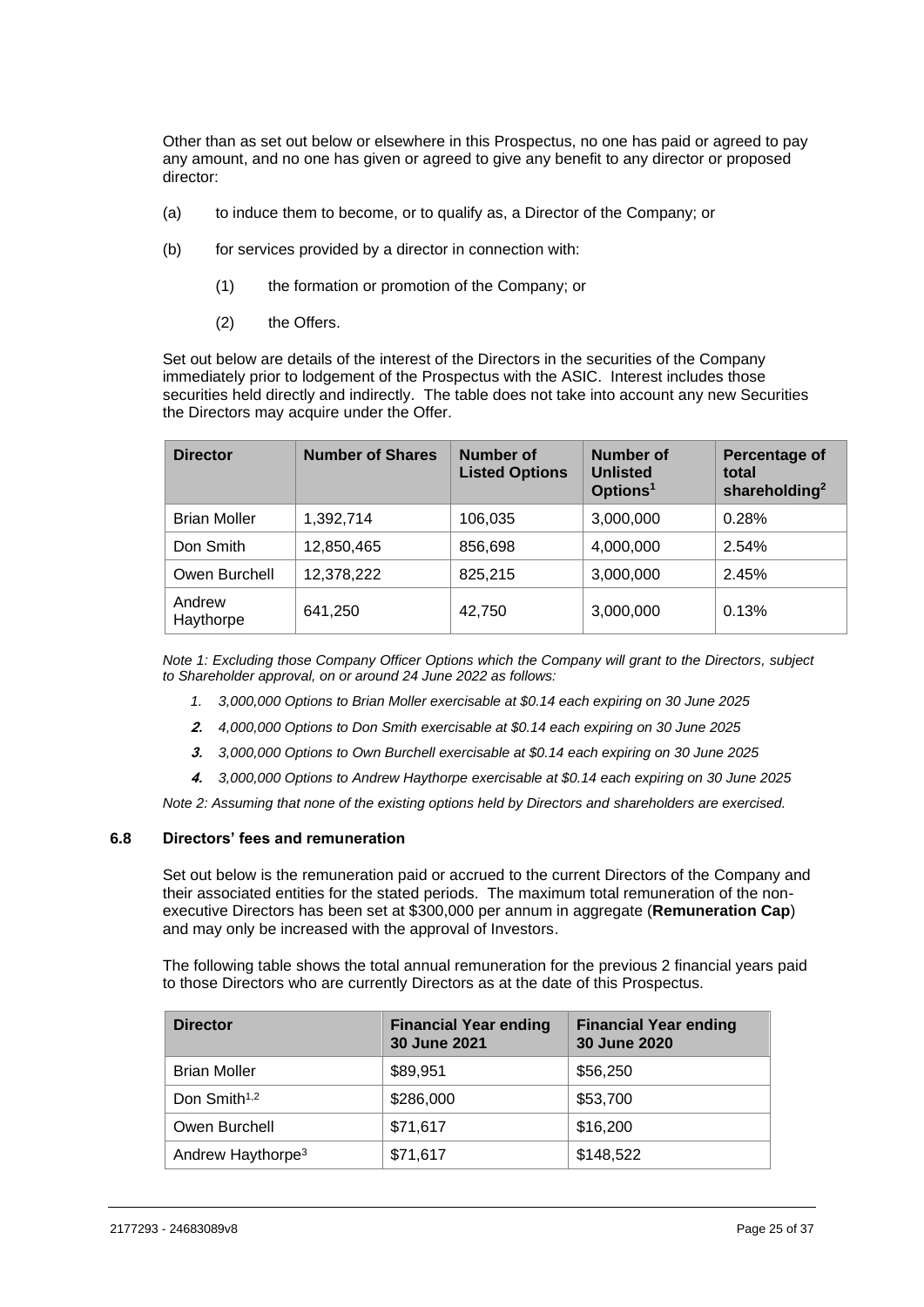*Notes:*

- *1. Mr Smith and Mr Burchell were appointed as Non-Executive Directors on 10 January 2020;*
- *2. Mr Smith replaced Mr Haythorpe as Managing Director on 3 April 2020;*
- *3. Mr Haythorpe was appointed as Interim Managing Director on 11 October 2019 and resumed as a Non-Executive Director on 3 April 2020.*

#### **6.9 Substantial Holders**

As at the date of this Prospectus, the Company has no substantial shareholders.

#### **6.10 Related party transactions**

From time to time the Company may be party to transactions with related parties including:

- (a) employment and service arrangements; and
- (b) payment of Directors fees.

The Company believes that it has made appropriate disclosure of past related party transactions and other than any further disclosure specifically set out below or made elsewhere in this Prospectus does not intend to make any further disclosure of such transactions which transactions will have either proceeded on an "'arms length" basis, reasonable remuneration basis or been approved by shareholders in general meeting.

In addition to the fees and benefits that the Directors are entitled to receive set out above, the Company has also entered into a Deed of Access and Indemnity with each Director and the Company Secretary.

The Deed sets out the basis for the Company to indemnify the Directors and the Company Secretary for personal liability and associated legal costs which result from their role as a Director or Company Secretary.

The Company, to the extent permitted by law, indemnifies the Directors and Company Secretary of the Company against a liability incurred by that person in their capacity as such an officer of the Company and all reasonable legal costs incurred by the officer in defending an action for a liability incurred or allegedly incurred by the Director or Company Secretary as an officer of the Company The indemnity applies to any liability or legal costs incurred, provided the Director or Company Secretary is not indemnified against that liability or legal costs by an insurance policy (other than the director and officer insurance maintained by the Company).

The Deed also deals with matters such as access to documents and insurance.

## <span id="page-29-0"></span>**6.11 Broker Mandate**

The Company has appointed PAC Partners Securities Pty Ltd (**PAC Partners**) as lead manager to the Placement. PAC Partners and the Company have executed a mandate detailing the appointment, which is subject to standard terms and conditions (**Lead Manager Mandate**).

Under the Lead Manager Mandate, PAC Partners has agreed to participate in the Placement, on a 'best efforts' basis. In consideration for work undertaken in relation to their engagement, PAC Partners Securities Pty Ltd will receive the following fees:

(a) a management fee payable in cash of 2% of the gross proceeds raised under Placement;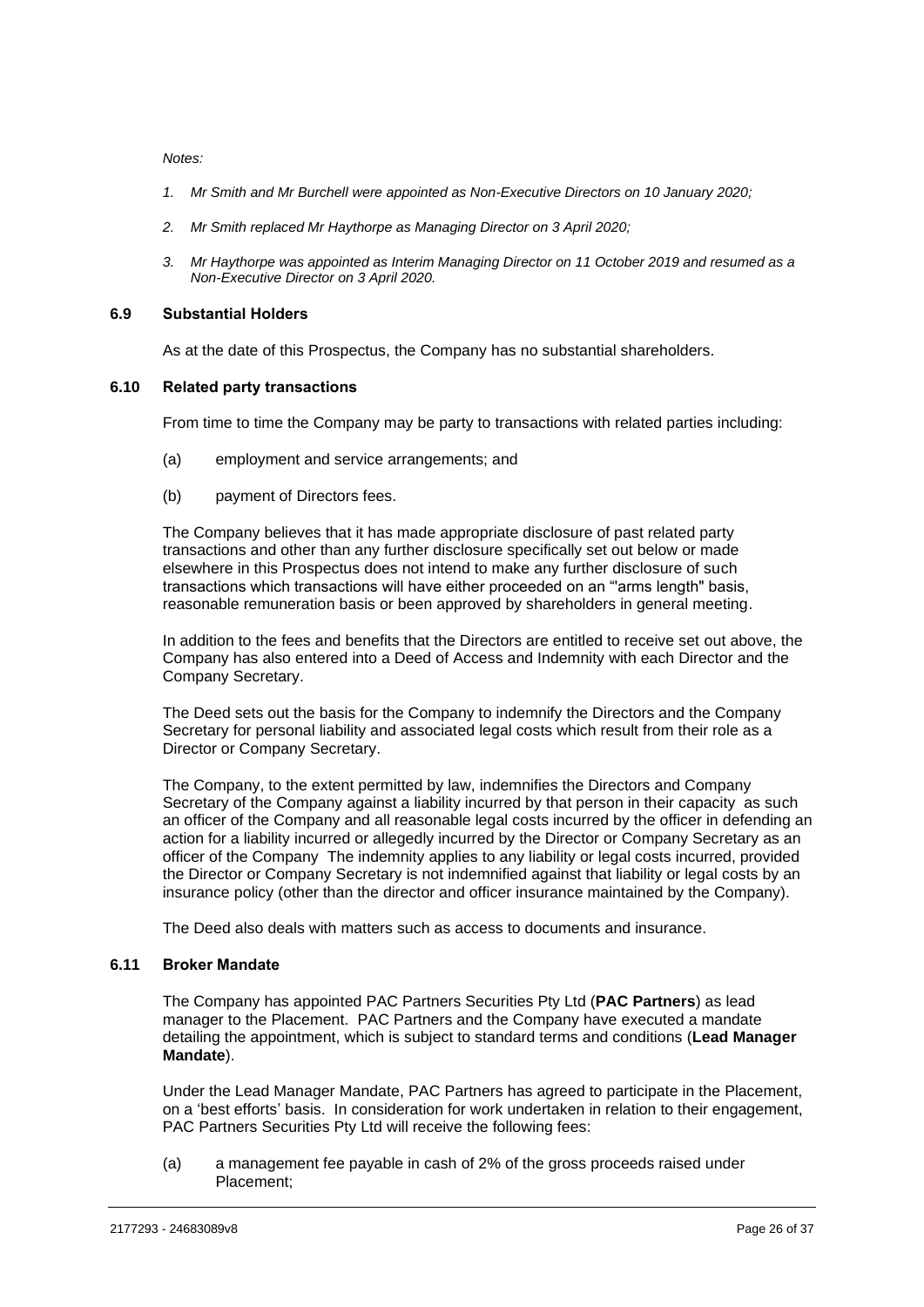- (b) a placement fee payable in cash of 4% of the gross proceeds raised under the Placement from investors introduced by PAC Partners in accordance with the Lead Manager Mandate or previously invested into Tempest through PAC Partners; and
- (c) subject to Shareholder approval at the Company's upcoming EGM, one (1) Advisor Option for every eight (8) shares issued under the Placement to be issued on the same terms as the Placement Options. The Company will seek quotation of these Options.

## **6.12 Interests of experts and advisers**

This section applies to persons named in this Prospectus as performing a function in a professional, advisory or other capacity in connection with the preparation or distribution of this Prospectus, promoters of the Company and stockbrokers or arrangers (but not subunderwriters) to the Offers (collectively **Prescribed Persons**).

Other than as set out below or elsewhere in this Prospectus, no Prescribed Person has, or has had in the last two years, any interest in:

- (a) the formation or promotion of the Company;
- (b) any property acquired or proposed to be acquired in connection with the formation or promotion of the Company or the Offer; or
- (c) the New Options offered under this Prospectus.

Other than as set out below or elsewhere in this Prospectus, no benefit has been given or agreed to be given to any Prescribed Person for services provided by a Prescribed Person in connection with the:

- (a) formation or promotion of the Company; or
- (b) offer of New Shares under this Prospectus.

PAC Partners has been appointed in connection with the Placement, in respect of which it is entitled to receive fees and commission under the Lead Manager Mandate as set out in section [6.11](#page-29-0) above.

HopgoodGanim Lawyers are acting as solicitors to the Offer and have performed work in relation to the Prospectus. In doing so, HopgoodGanim Lawyers have placed reasonable reliance upon information provided to them by the Company. HopgoodGanim Lawyers does not make any statement in this Prospectus. In respect of this work, the Company estimates that it will pay approximately \$34,000 (excluding disbursements and GST) to HopgoodGanim Lawyers. HopgoodGanim Lawyers are the Company's Australian lawyers and are engaged from time to time by the Company on a variety of matters. Further amounts may be paid to HopgoodGanim Lawyers in accordance with its normal time based charges.

## **6.13 Limitation on foreign ownership**

The Foreign Acquisitions and Takeovers Act (**FATA**) sets limitations on the ability of foreign persons to hold shares or other securities convertible into shares (such as options) in an Australian company. Foreign persons whom are controlled by a foreign government may also be subject to further requirements under Australia's Foreign Investment Policy as published by the Foreign Investment Review Board from time to time.

The FATA regulates acquisitions giving rise to ownership of substantial amounts of a company's shares.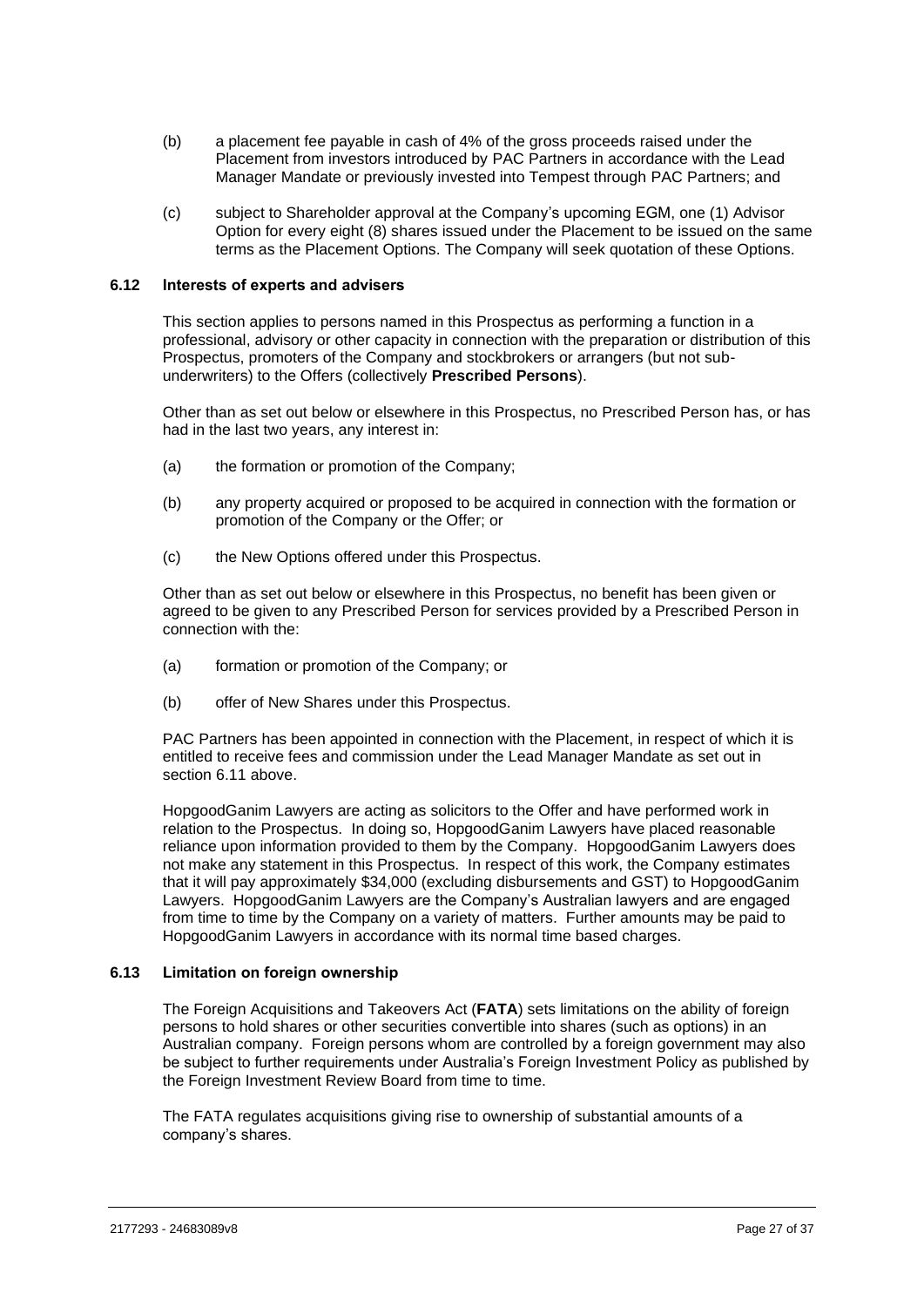The FATA prohibits:

- (a) any natural person not ordinarily resident in Australia; or
- (b) any corporation in which either a natural person not ordinarily resident in Australia or a foreign corporation (as defined in the FATA) holds a controlling interest; or
- (c) two or more such persons or corporations,

from acquiring or entering into an agreement to acquire an interests in an existing Australian corporation if after the acquisition such person or corporation would hold a substantial interest in a corporation, or where two or more persons or corporations would hold an aggregate substantial interest (defined below), without first applying in the prescribed form for approval by the Australian Treasurer and receiving such approval or receiving no response in the 40 days after such application was made.

A foreign shareholder will not be required to seek approval by the Australian Treasurer where they are acquiring their entitlement under a pro-rata entitlement offer.

Acquisitions of interests may include the acquisition of shares, options or any other instrument which may be converted to shares, as well as any other type of arrangement which results in control of the corporation.

A holder will be deemed to hold a substantial interest in a corporation if the holder alone or together with any associates (as defined in the FATA) is in a position to control not less than 15% of the voting power in the corporation or holds interests in not less than 15% of the issued shares in that corporation. Two or more holders hold an aggregate substantial interest in a corporation if they, together with any associates (as so defined), are in a position to control not less than 40% of the voting power in that corporation or hold not less than 40% of the issued Shares in that corporation. The Constitution of the Company contains no limitations on a non resident's right to hold or vote the Company's Shares.

## **6.14 Subsequent events**

Save for information contained in the documents set out in section [6.2](#page-24-1) and [6.3](#page-24-2) and otherwise as disclosed to ASX, there has not arisen in the interval between 31 December 2021 and the date of this Prospectus any item, transaction or event of a material or unusual nature not already disclosed in this Prospectus which is likely, in the opinion of the Directors of the Company to affect substantially:

- (a) the operations of the Company,
- (b) the results of those operations; or
- (c) the state of affairs of the Company.

#### **6.15 Litigation**

The Company is not engaged in any litigation which has or would be likely to have a material adverse effect on either the Company or its business.

#### **6.16 Determination by ASIC**

ASIC has not made a determination which would prevent the Company from relying on section 713 of the Corporations Act in issuing the New Options.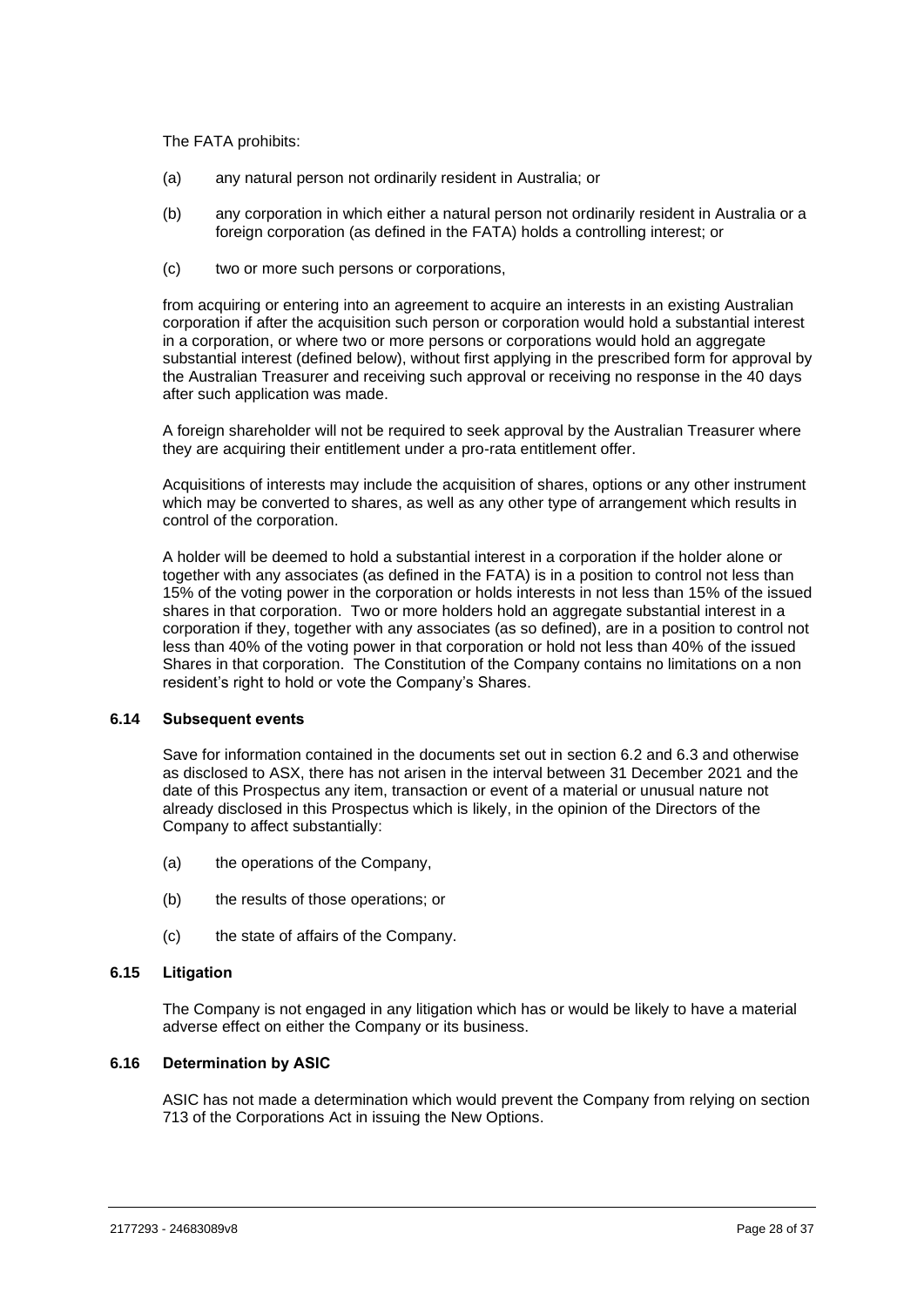## **6.17 Privacy**

The Company maintains the register of members of the Company through Automic Registry Services, an external service provider (**Automic**). The Company requires Automic to comply with the National Privacy Principles with performing these services. The Company's register is required under the Corporations Act to contain certain personal information about you such as your name and address and number of shares and options held. In addition the Company collects personal information from members such as, but not limited to, contact details, bank accounts and membership details and tax file numbers.

This information is used to carry out registry functions such as payment of dividends, sending annual and half yearly reports, notices of meetings, newsletters and notifications to the Australian Taxation Office. In addition, contact information will be used from time to time to inform members of new initiatives concerning the Company.

The Company understands how important it is to keep your personal information private. The Company will only disclose personal information we have about you:

- (a) when you agree to the disclosure;
- (b) when used for the purposes for which it was collected;
- (c) when disclosure is required or authorised by law;
- (d) to other members in the TEM group of companies;
- (e) to your broker;
- (f) to external service suppliers who supply services in connection with the administration of the Company's register such as mailing houses and printers, Australia Post and financial institutions.

You have the right to access, update and correct your personal information held by the Company and Automic, except in limited circumstances. If you wish to access, update or correct your personal information held by Automic or by the Company please contact our respective offices.

If you have any questions concerning how the Company handles your personal information please contact the Company.

#### **6.18 Expenses of the Offer**

All expenses connected with the Offer are being borne by the Company. The approximate costs of the Offer payable by the Company (exclusive of GST) are listed below:

| <b>Expense</b>                                             | <b>Cost (AUD)</b> |
|------------------------------------------------------------|-------------------|
| ASIC and ASX lodgement fee                                 | \$23,623          |
| Registry, management of the issue,<br>printing and mailing | \$6,377           |
| Legal expenses                                             | \$34,000          |
| <b>TOTAL</b>                                               | \$64,000.00       |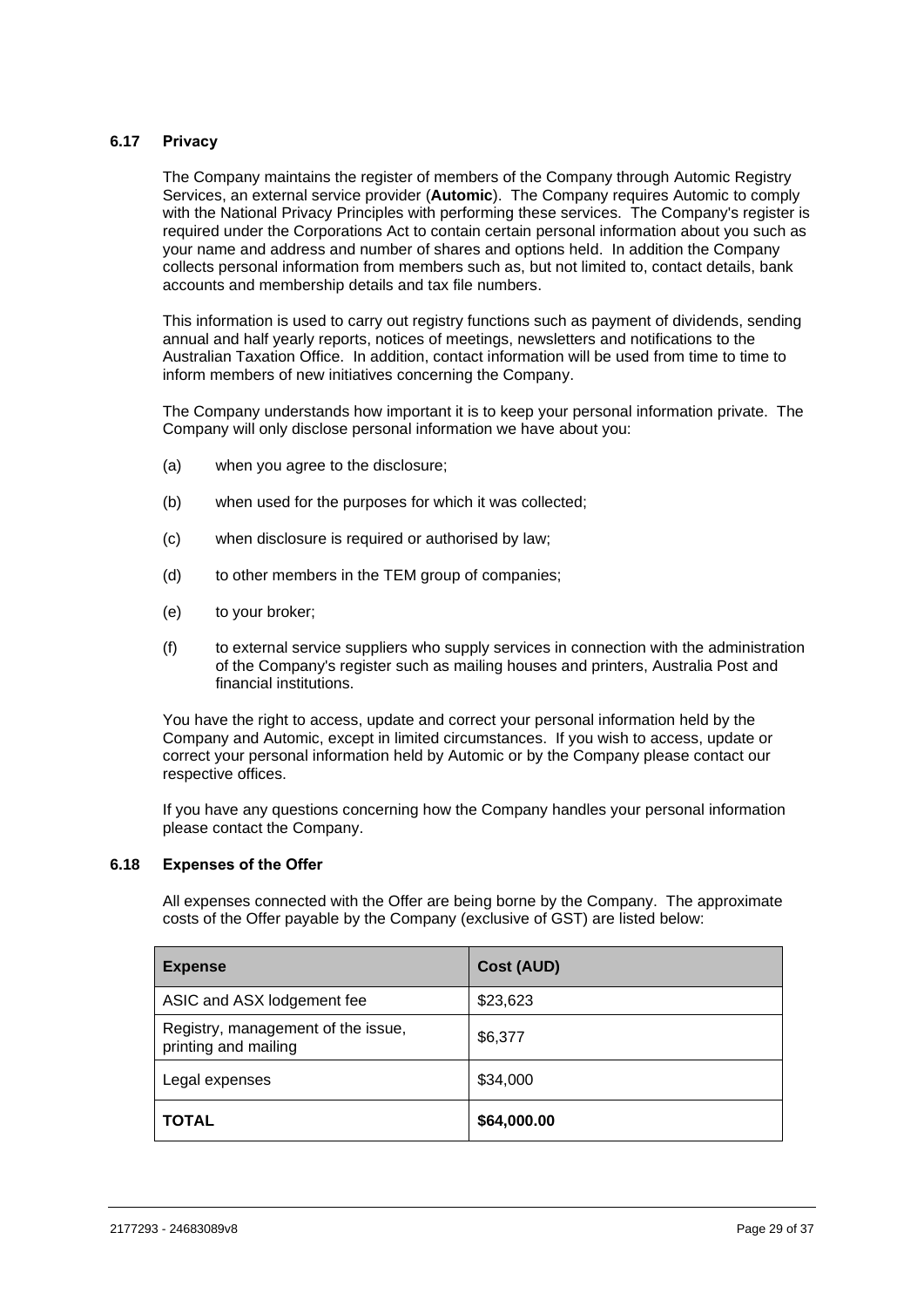## **6.19 Consents and disclaimers**

Written consents to the issue of this Prospectus have been given and at the time of this Prospectus have not been withdrawn by the following parties:

PAC Partners Securities Pty Ltd have given and has not withdrawn its consent to be named in this Prospectus in the form and context in which it is named. It takes no responsibility for any part of the Prospectus other than references to its name.

HopgoodGanim Lawyers has given and has not withdrawn its consent to be named in this Prospectus as lawyers to the Offer in the form and context in which it is named. It takes no responsibility for any part of the Prospectus other than references to its name.

Automic Registry Services has given and, at the date of this Prospectus, has not withdrawn, its written consent to be named as Share Registrar in the form and context in which it is named. It has had no involvement in the preparation of any part of the Prospectus other than being named as Share Registrar to the Company and has not authorised or caused the issue of, and expressly disclaims and takes no responsibility for, any part of the Prospectus.

#### **6.20 Directors' statement**

This Prospectus is issued by Tempest Minerals Limited. Each director has consented to the lodgement of the Prospectus with ASIC.

Signed on the date of this Prospectus on behalf of Tempest Minerals Limited by

Brian Moller Non-Executive Chairman Tempest Minerals Limited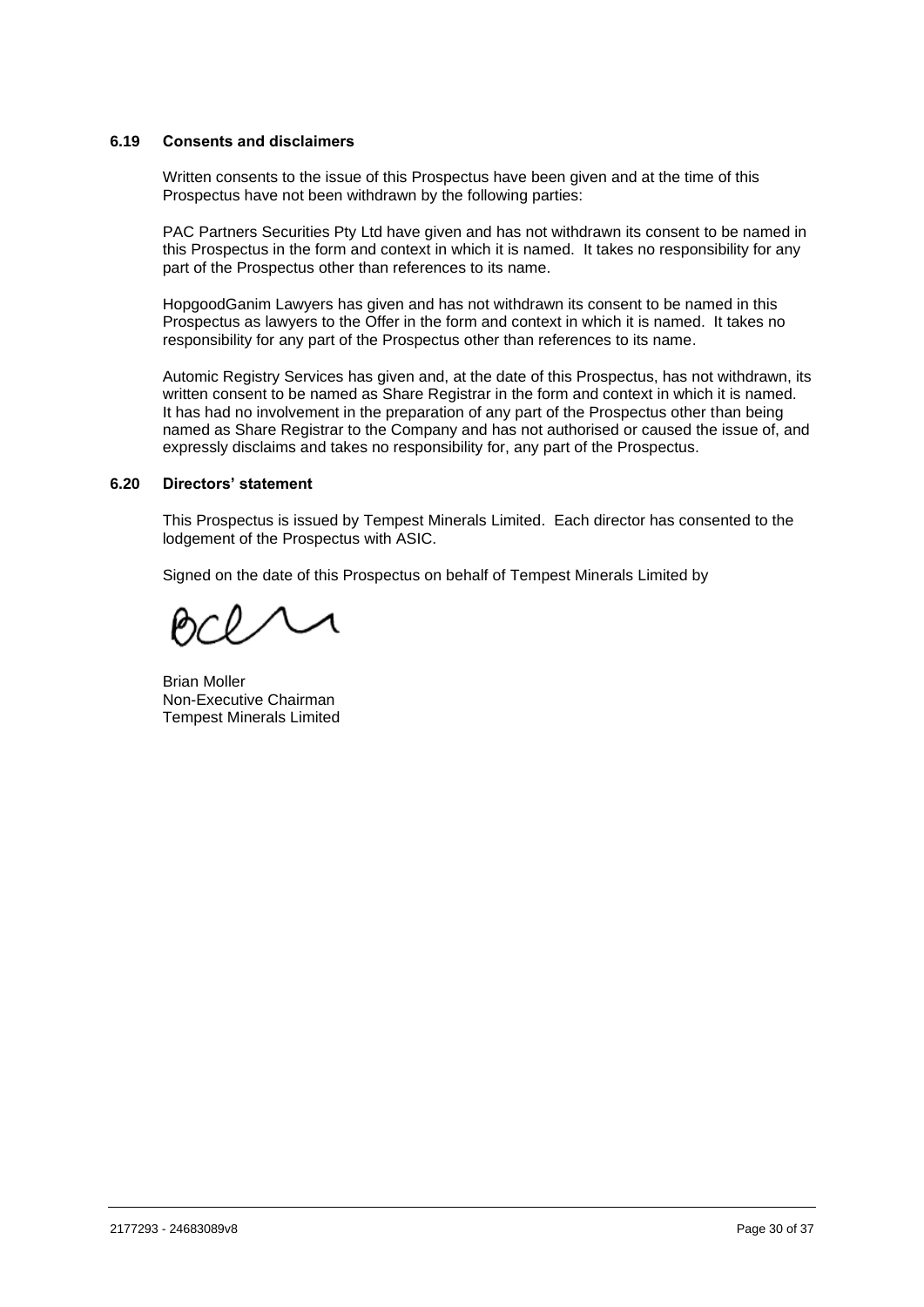# <span id="page-34-0"></span>**7. Definitions and glossary**

Terms and abbreviations used in this Prospectus have the following meaning:

| <b>Advisor Options</b>                                                           | The 12,412,500 Options to be issued to PAC Partners<br>exercisable at \$0.14 and expiring on two (2) years from the Issue<br>Date                                                                                                                                                               |
|----------------------------------------------------------------------------------|-------------------------------------------------------------------------------------------------------------------------------------------------------------------------------------------------------------------------------------------------------------------------------------------------|
| <b>ASIC</b>                                                                      | Australian Securities and Investments Commission                                                                                                                                                                                                                                                |
| <b>ASX</b>                                                                       | ASX Limited ABN 98 008 624 691 and the Australian Securities<br>Exchange                                                                                                                                                                                                                        |
| <b>ASX Listing Rules</b>                                                         | The official listing rules of the ASX                                                                                                                                                                                                                                                           |
| <b>ASX Settlement</b>                                                            | ASX Settlement Pty Ltd ABN 49 008 504 532.                                                                                                                                                                                                                                                      |
| <b>ASX Settlement</b><br><b>Operating Rules</b>                                  | The operating rules of ASX Settlement                                                                                                                                                                                                                                                           |
| <b>Board</b>                                                                     | The board of directors of TEM                                                                                                                                                                                                                                                                   |
| <b>Business Day</b>                                                              | A day, other than a Saturday, Sunday or public holiday, on which<br>banks are open for general banking business in Brisbane                                                                                                                                                                     |
| <b>Company Officer</b><br><b>Options</b>                                         | The 15,000,000 Options to be issued to the Company Officers<br>exercisable at \$0.14 and expiring on 30 June 2025, as set out in<br>3.1                                                                                                                                                         |
| <b>Company Officers</b>                                                          | Each of the Directors and Company Secretary appointed as at<br>the date of this Prospectus, being Mr Don Smith, Mr Owen<br>Burchell, Mr Brian Moller, Mr Andrew Haythorpe and Mr Paul<br>Jurman                                                                                                 |
| <b>Company or TEM</b>                                                            | Tempest Minerals Limited ACN 612 008 358                                                                                                                                                                                                                                                        |
| <b>Constitution</b>                                                              | The Constitution of the Company                                                                                                                                                                                                                                                                 |
| Corporate<br><b>Governance</b><br><b>Principles and</b><br><b>Recommendation</b> | Corporate Governance Principles and Recommendation 4th<br>Edition initially released by the ASX Corporate Governance<br>Council in February 2019                                                                                                                                                |
| <b>Corporations Act</b>                                                          | Corporations Act 2001 (Cth)                                                                                                                                                                                                                                                                     |
| <b>Directors or Board</b>                                                        | The Board of directors of TEM from time to time                                                                                                                                                                                                                                                 |
| <b>EGM</b>                                                                       | The extraordinary general meeting to be held on or around<br>Tuesday, 21 June 2022                                                                                                                                                                                                              |
| <b>Entitlement</b>                                                               | The entitlement to accept Placement Options or Advisor Options<br>under this Prospectus (as the case may be)                                                                                                                                                                                    |
| <b>Existing Options</b>                                                          | All existing options to subscribe for Shares currently on issue as<br>at the date of this Prospectus, being 18 million unquoted Options<br>exercisable at \$0.04 each on or before 30 September 2022, and<br>40,471,408 quoted Options exercisable at \$0.03 each on or<br>before 31 March 2023 |
| <b>Expiry Date</b>                                                               | The date by which the New Options must be exercised, being two<br>(2) years from the Issue Date (in the case of Placement Options<br>and Advisor Options) or 30 June 2025 (in the case of Company<br>Officer Options)                                                                           |
| <b>Issue Date</b>                                                                | The date of issue of the New Options to the New Optionholders                                                                                                                                                                                                                                   |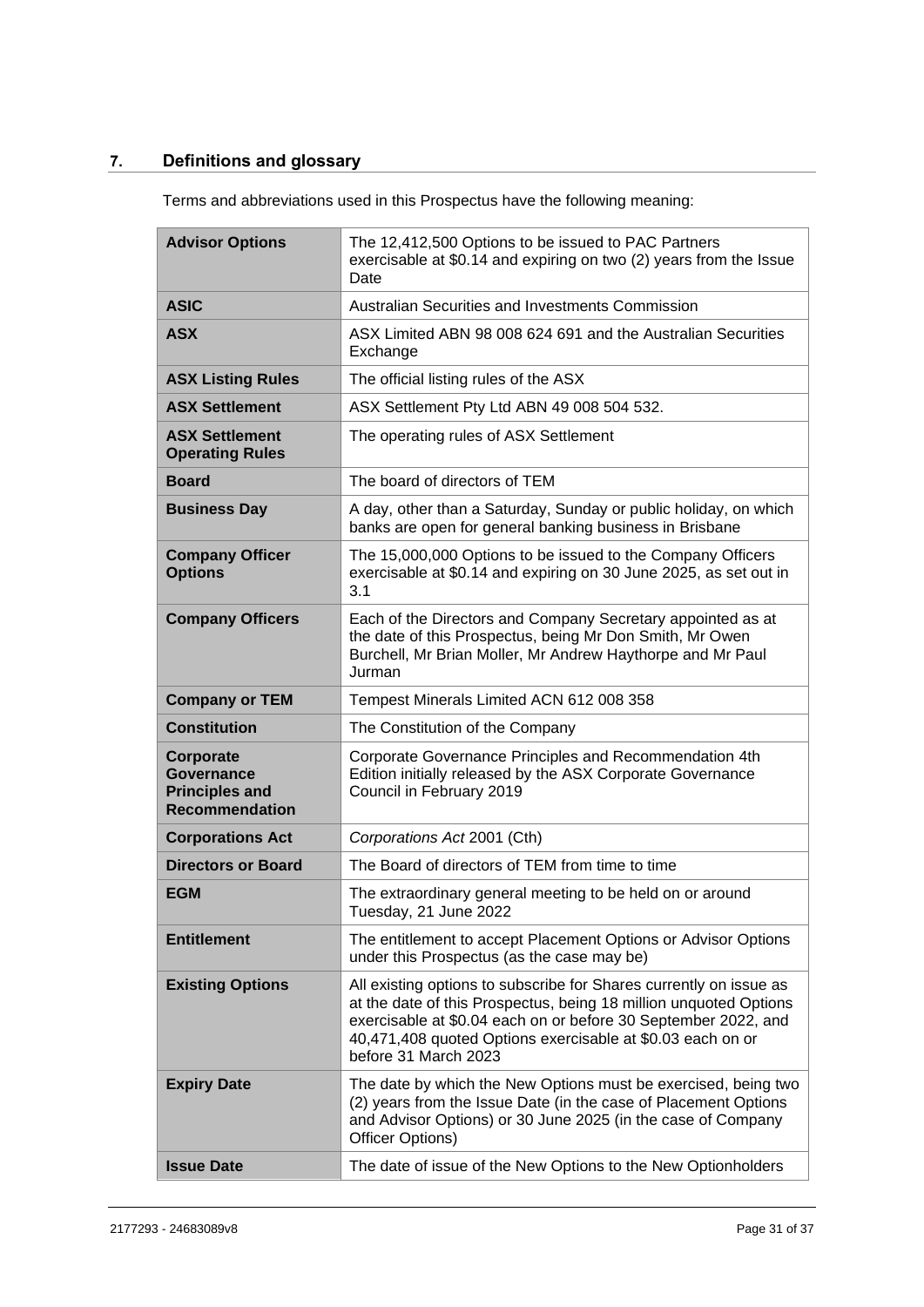|                                            | under this Prospectus, proposed to be 24 June 2022                                                                                                                                                                                       |
|--------------------------------------------|------------------------------------------------------------------------------------------------------------------------------------------------------------------------------------------------------------------------------------------|
| Law                                        | The Corporations Act or any relevant and applicable law in<br>Australia                                                                                                                                                                  |
| <b>Lead Manager</b><br><b>Mandate</b>      | The mandate pursuant to which the Company has appointed<br>PAC Partners as lead manager to the Placement summarised in<br>section 6.11.                                                                                                  |
| <b>Mining Act 1978</b>                     | Mining Act 1978 (WA)                                                                                                                                                                                                                     |
| <b>New Optionholder</b>                    | A person who is issued New Options under this Prospectus.                                                                                                                                                                                |
| <b>New Options</b>                         | The Options offered under this Prospectus, being the Placement<br>Options, the Advisor Options and the Company Officer Options                                                                                                           |
| <b>Offer</b>                               | The offer made under this Prospectus to issue the New Options                                                                                                                                                                            |
| <b>Official List</b>                       | The official list of entities that ASX has admitted and not removed                                                                                                                                                                      |
| <b>Options</b>                             | Options on issue in the Company from time to time                                                                                                                                                                                        |
| <b>PAC Partners</b>                        | PAC Partners Securities Pty Ltd ABN 68 623 653 912                                                                                                                                                                                       |
| <b>Placement</b>                           | The placement of 99.3 million Shares and 49.65 million attaching<br>Placement Options to Placement Participants undertaken by the<br>Company, as announced on 19 April 2022 and 27 April 2022.                                           |
| <b>Placement Options</b>                   | The 49,650,000 Options exercisable at \$0.14 and expiring on two<br>(2) years from the Issue Date, to be issued to the Placement<br>Participants in connection with the Placement, as announced by<br>the Company on 19 April 2022       |
| <b>Placement</b><br><b>Participants</b>    | The professional and sophisticated investors who took part in the<br>Placement undertaken by the Company                                                                                                                                 |
| <b>Placement Shares</b>                    | The 99,300,000 new Shares issued to the Placement Participants<br>at an issue price of \$0.085, as announced by the Company on 19<br>April 2022                                                                                          |
| <b>Prospectus</b>                          | This Prospectus dated 21 June 2022 as modified or varied by<br>any supplementary prospectus made by the Company and<br>lodged with the ASIC from time to time and any electronic copy of<br>this prospectus and supplementary prospectus |
| <b>Resulting Shares</b>                    | Any Shares issued on exercise of the New Options.                                                                                                                                                                                        |
| <b>Securities</b>                          | Has the same meaning as in section 92 of the Corporations Act                                                                                                                                                                            |
| <b>Share Registry or</b><br><b>Automic</b> | <b>Automic Registry Services</b>                                                                                                                                                                                                         |
| <b>Shares</b>                              | The ordinary shares on issue in TEM from time to time                                                                                                                                                                                    |
| <b>Share Offer</b>                         | Collectively, the offer of Shares to sophisticated and professional<br>investors under the Placement.                                                                                                                                    |
| <b>Shareholders</b>                        | The holders of Shares from time to time                                                                                                                                                                                                  |